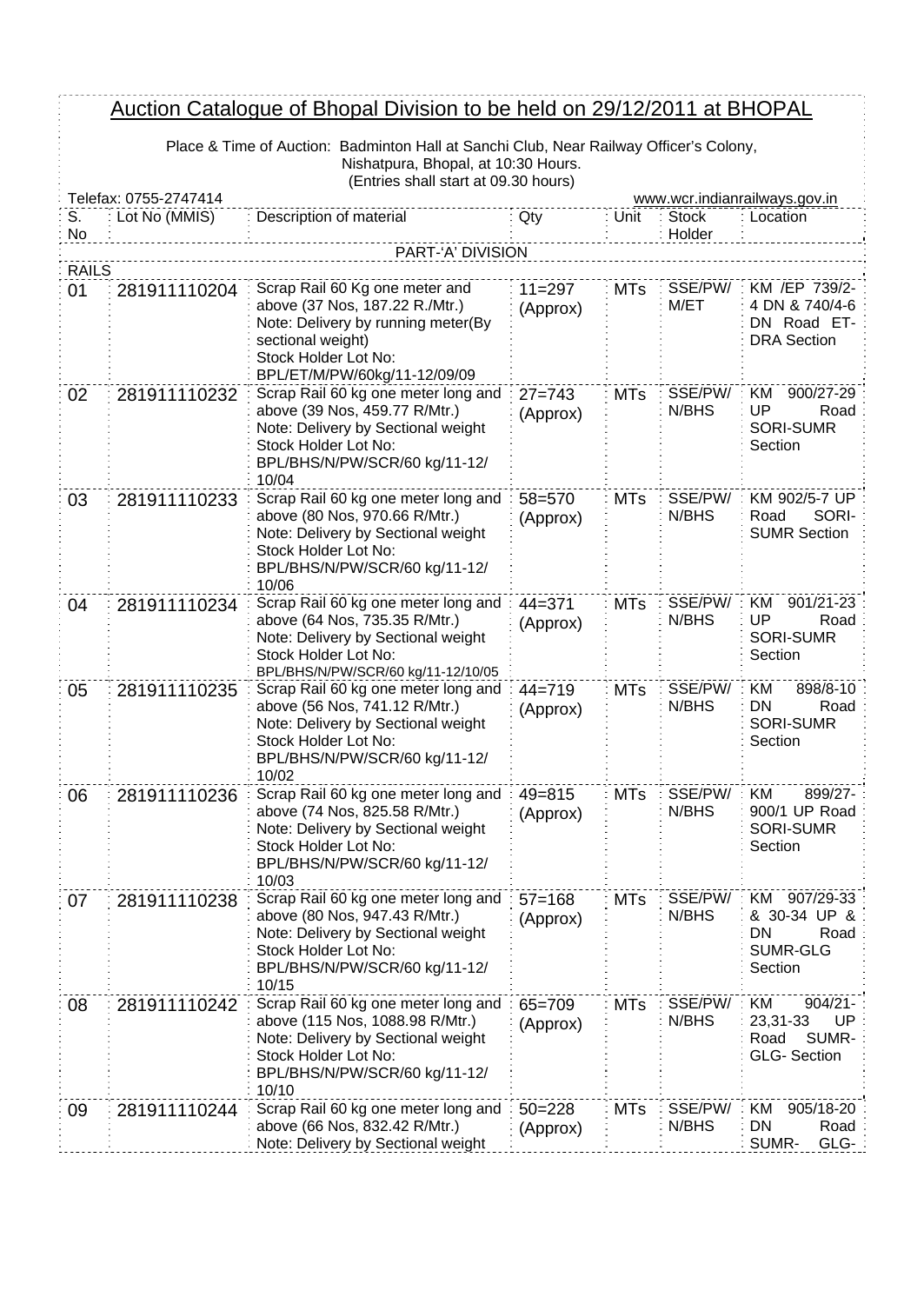|       |              | Stock Holder Lot No:<br>BPL/BHS/N/PW/SCR/60 kg/11-12/<br>10/12                                                                                                                                                                                                                                      |                        |            |                        | Section                                                                                                                                                                                          |
|-------|--------------|-----------------------------------------------------------------------------------------------------------------------------------------------------------------------------------------------------------------------------------------------------------------------------------------------------|------------------------|------------|------------------------|--------------------------------------------------------------------------------------------------------------------------------------------------------------------------------------------------|
| 10    | 281911110245 | Scrap Rail 60 kg one meter long and<br>above (78 Nos, 989.91 R/Mtr.)<br>Note: Delivery by Sectional weight<br>Stock Holder Lot No:<br>BPL/BHS/N/PW/SCR/60 kg/11-12/<br>10/13                                                                                                                        | $59 = 731$<br>(Approx) | <b>MTs</b> | SSE/PW/<br>N/BHS       | KM 906/25-27,<br>26-28,17-<br>19,16-20<br>UP&<br>DN<br>Road<br>SUMR-<br>GLG-<br>Section                                                                                                          |
| 11    | 281911110246 | Scrap Rail 60 kg one meter long and<br>above (83 Nos, 1085.26 R/Mtr.)<br>Note: Delivery by Sectional weight<br>Stock Holder Lot No:<br>BPL/BHS/N/PW/SCR/60 kg/2011-<br>12/10/18                                                                                                                     | $65 = 485$<br>(Approx) | <b>MTs</b> | SSE/PW/<br>N/BHS       | 908/20-22<br>KM<br><b>DN</b><br>Road<br>SUMR-<br>GLG-<br>Section                                                                                                                                 |
| 12    | 281911120263 | Scrap Rail 90 Lbs one meter &<br>above one meter long (195<br>Nos, 1927.34 R/Mtr)<br>Note: Delivery by Sectional weight<br>Stock Holder Lot No:<br>BPL/BIN/PW/90 LbsR/11-12/10/03                                                                                                                   | $85 = 978$<br>(Approx) | <b>MTs</b> | SSE/PW/<br><b>BINA</b> | EPNo.BIN/127<br>8A to BIN/1280<br>Near<br>Diesel<br>Siding<br>B.D.T.<br>Line                                                                                                                     |
| 13    | 281911120278 | Unserviceable Rail 52 Kg<br>(41 Nos, 442.96 R/Mtr.)<br>Note: Delivery by Sectional weight<br>Stock Holder Lot No:<br>HD/S/R/2011-12/04                                                                                                                                                              | $22 = 985$<br>(Approx) | <b>MTs</b> | SSE/PW/<br>S/Harda     | 650/16-20<br>Km<br>Dn side Near<br>gate KKN-BRI<br>Section                                                                                                                                       |
| 14    | 281911120282 | 1-Scrap 90 Lbs Points & Xing Rails<br>(218 Nos)<br>2- Scrap 52 kg Points & xing Rails<br>(65 Nos)<br>Note: Delivery by actual weightment<br>Stock Holder Lot No:<br>BPL/PW/N/P&Xing/11-12/11/09                                                                                                     | $49 = 536$<br>(Approx) | <b>MTs</b> | SSE/PW/<br>N/BPL       | Near the Tool:<br>Box Unit No.7<br>in Bhopal Loco<br><b>Between</b><br>EP.<br>No. WL/1012-<br>WL/1014                                                                                            |
| P.WAY |              | A-Released Girder Bridge Span                                                                                                                                                                                                                                                                       | $9 = 442$              | <b>MTs</b> | SSE/PW/                | $920/23 -$<br>1-KM                                                                                                                                                                               |
| 15    | 281911050060 | 2x6.18 M (2 Nos)<br>B- Released Girder Bridge Span<br>1x6.18 M (1 No)<br>Note :1-Delivery by actual<br>weighment<br>2-Cutting May be allowed for easy<br>loading.<br>Stock Holder Lot No:<br>BHS/PW/Sc Girder /10-11/01/07                                                                          | (approx)               |            | N/BHS                  | 27EP Up Road<br>PAI Yard<br>2- KM 920/31-<br>33 EPUp Road<br>PAI Yard                                                                                                                            |
| 16    | 281911110202 | Scrap C.I. Gr.I CST-9 Plate Single<br>Intact Drg. No. T-478<br>Note: Delivery by Number<br>Stock Holder Lot No:<br>BPL/ET/PW/Sc. C.I.Gr.I/11-12/09/01                                                                                                                                               | 195                    | <b>Nos</b> | SSE/PW/<br>ET          | KM EP 1153 to<br>1161 at Engg.<br>Siding ET Yard                                                                                                                                                 |
| 17    | 281911110209 | Scrap C.I. Gr.II<br>A- Scrap CST-9 Plate Coupled<br>broken/Corrod (Tiebar, Cotters<br>attached (491 pairs)<br>B- Scrap CST-9 Plate single<br>attached with Tiebar, Cotters<br>Broken mixed (163 Nos)<br>Note: Delivery by actual weight.<br>Stock Holder Lot No:<br>BPL/N/PW/CI Gr.II/2011-12/07/02 | $54 = 516$<br>(Approx) | <b>MTs</b> | SSE/PW/<br>N/BPL       | BPL Yard1-EP-<br>BPL/836/4-6<br>DN Side<br>$2 -$<br>$6 - 10$<br>DN<br>Side<br>3- Near Good<br>shed office BPL<br>behind Hotel<br>4-EP/BPL/1048<br>to 1062 Near<br>office<br>Abkari<br><b>BPL</b> |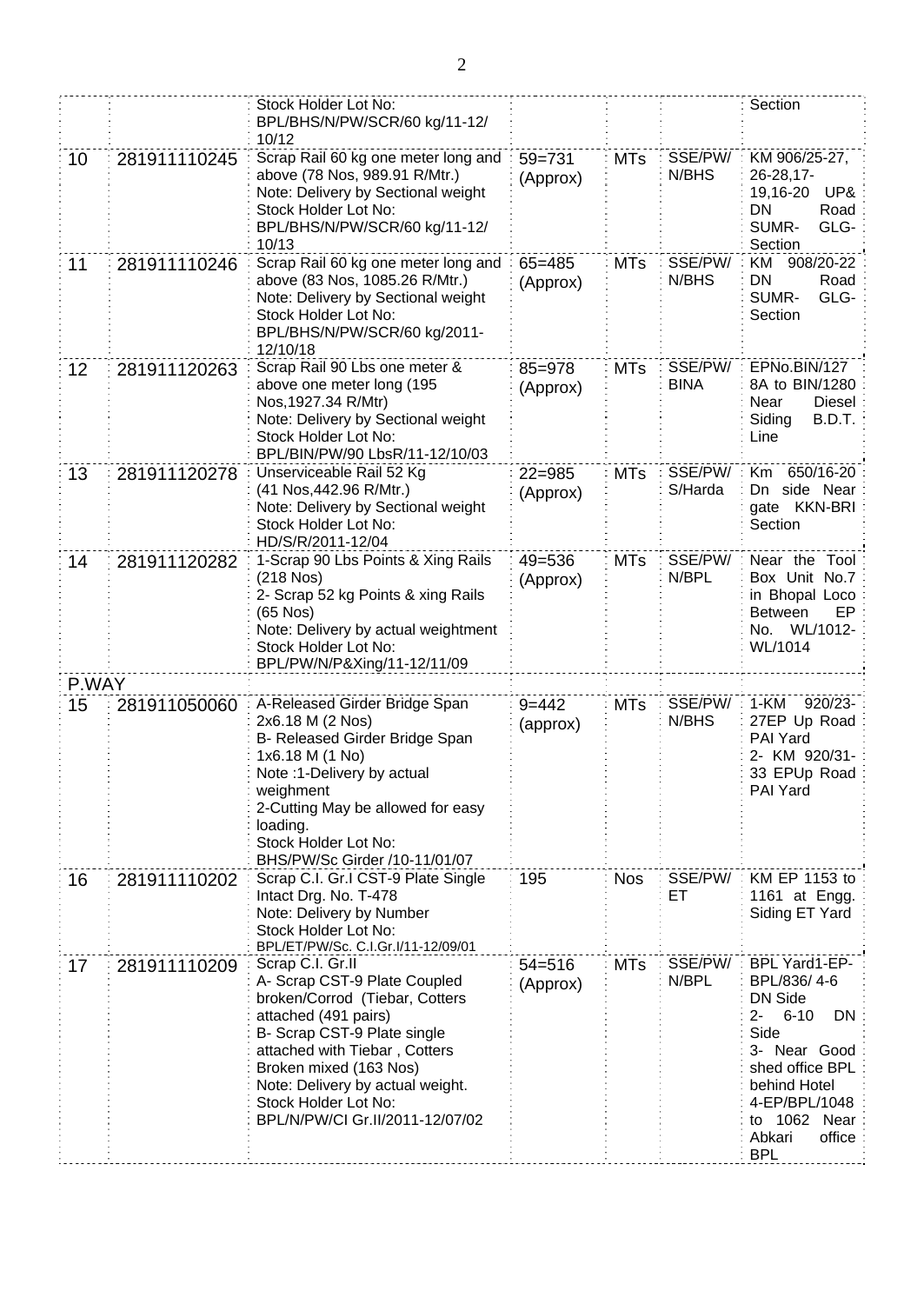| 18 | 281911110210         | Scrap ST Sleeper 168 Lbs Broken<br>Rusted & Corrogated (179 Nos)<br>Note: Delivery by actual weight<br>Stock Holder Lot No:<br>BPL/N/PW/Sc.STS/2011-12/07/04                                                                                                                                                                                                                                                                                                                                                                                                                                                                                                                                    | $07 = 576$<br>(Approx) | <b>MTs</b> | SSE/PW/<br>N/BPL         | A- Behind PF 5<br>Near Abkari<br>office BPL B-<br>EP BPL/1048<br>to BPL/1062 at<br><b>BPL Yard</b> |
|----|----------------------|-------------------------------------------------------------------------------------------------------------------------------------------------------------------------------------------------------------------------------------------------------------------------------------------------------------------------------------------------------------------------------------------------------------------------------------------------------------------------------------------------------------------------------------------------------------------------------------------------------------------------------------------------------------------------------------------------|------------------------|------------|--------------------------|----------------------------------------------------------------------------------------------------|
| 19 | 281911110217         | Scrap C.I. Gr.I CST-9 Plate single<br>Intact Drg. No. T-478(M)<br>Note: delivery by Number<br>Stock Holder Lot No:<br>BPL/MOJ/CI Gr.I/11-12/10/05                                                                                                                                                                                                                                                                                                                                                                                                                                                                                                                                               | 1871                   | <b>Nos</b> | SSE/PW/<br><b>MOHANA</b> | HM KM 1256/7<br>1257/3 LH<br>to<br>side MOJ Yard                                                   |
| 20 | 281911120279         | Unserviceable C.I. broken CST-9<br>Grade-I off size<br>Note: Delivery by actual weight<br>Stock Holder Lot No:<br>HD/S/MS/2011-12/06                                                                                                                                                                                                                                                                                                                                                                                                                                                                                                                                                            | $19 = 322$<br>(Approx) | <b>MTs</b> | SSE/PW/<br>S/Harda       | Opposite<br>SSE/P.Way<br>South<br>office<br>Compound                                               |
| 21 | 281911120280         | Scrap M.S. Melting of Rail Sleeper<br>Small fitting items<br>M.S. Cotter, M.S. Two way key, M.S.<br>Dog spike, M.S. Fish plate<br>broken, M.S. round spike, M.S. Loose<br>jaw, M.S. Liner, M.S. Plate screw,<br>M.S. Nut & Bolt O/S, M.S. Rail<br>flange, M.S. plate O/S(4 & 8 hole),<br><b>ERC T-3701</b><br>Note: Delivery by actual weight<br>Stock Holder Lot No:<br>BPI/GUNA/MS Melt/11-12/12/38                                                                                                                                                                                                                                                                                           | $43 = 990$<br>(Approx) | MTs        | SSE/PW/<br><b>GUNA</b>   | SSE/P.Way/GU<br>Office<br>NА<br>compound                                                           |
| 22 | 281911120281         | Scrap CST-9 Plate Single Intact Drg<br>No.478(M)<br>Note: Delivery by Number only<br>Stock Holder Lot No:<br>BPI/GUNA/CST9/11-12/12/39                                                                                                                                                                                                                                                                                                                                                                                                                                                                                                                                                          | 4374                   | <b>Nos</b> | SSE/PW/<br><b>GUNA</b>   | KM<br>1109/4-3<br><b>GUNA-BDWS</b><br>Section<br>Near<br>L.C. No.9                                 |
| 23 | 281911120283         | Scrap S.T. Sleeper Drg No. T-460 M<br>Note: Delivery by Number<br>Stock Holder Lot No:<br>BPL/PW/N/STS/11-12/11/08                                                                                                                                                                                                                                                                                                                                                                                                                                                                                                                                                                              | 167                    | <b>Nos</b> | SSE/PW/<br>N/BPL         | <b>Between</b><br>EP.<br>no.WL/1012-<br>WL/1014 Near<br>the New Filter<br>house                    |
|    | <b>OTHER FERROUS</b> |                                                                                                                                                                                                                                                                                                                                                                                                                                                                                                                                                                                                                                                                                                 |                        |            |                          |                                                                                                    |
| 24 | 281911120270         | Condemned M &P's items<br>1-Whiting Jack cap.25 T, Make<br>Jamalpur with 5 HP electric motor<br>$D/S$ No.2 & 17 = 05 Nos<br>2-Jabivac water ring vacuum<br>exhauster complete make J.B.<br>Sawant, Model WR-430 with<br>indication motor S.No. BCXM6 Cap.<br>30 HP Make Crompton & Greaves<br>D/S No. BPL/3/45= 01 No<br>3-ACMEVAC water ring vacuum<br>exhauster complete make<br>ACMEVAC Model 2 T-4255 with<br>indication motor Cap. 40 HP D/S No.<br>BPL/3/50= 01 No<br>4-Electric indication motor 10 BHP<br>S.No. 921937 D/S No.<br>BPL/DS/MS/3=01 No<br>5- Jabirac water ring vacuum<br>exhauster complete make J.B.<br>Sawant, Model WR-430 without<br>motor D/S no. BPL/3/20/M&P/01=01 | 11                     | <b>Nos</b> | SSE/C&<br>W/Gen/E<br>Τ   | NPOH,<br>Shed<br>ET(Fuling point<br>room & Near<br>cycle stand)                                    |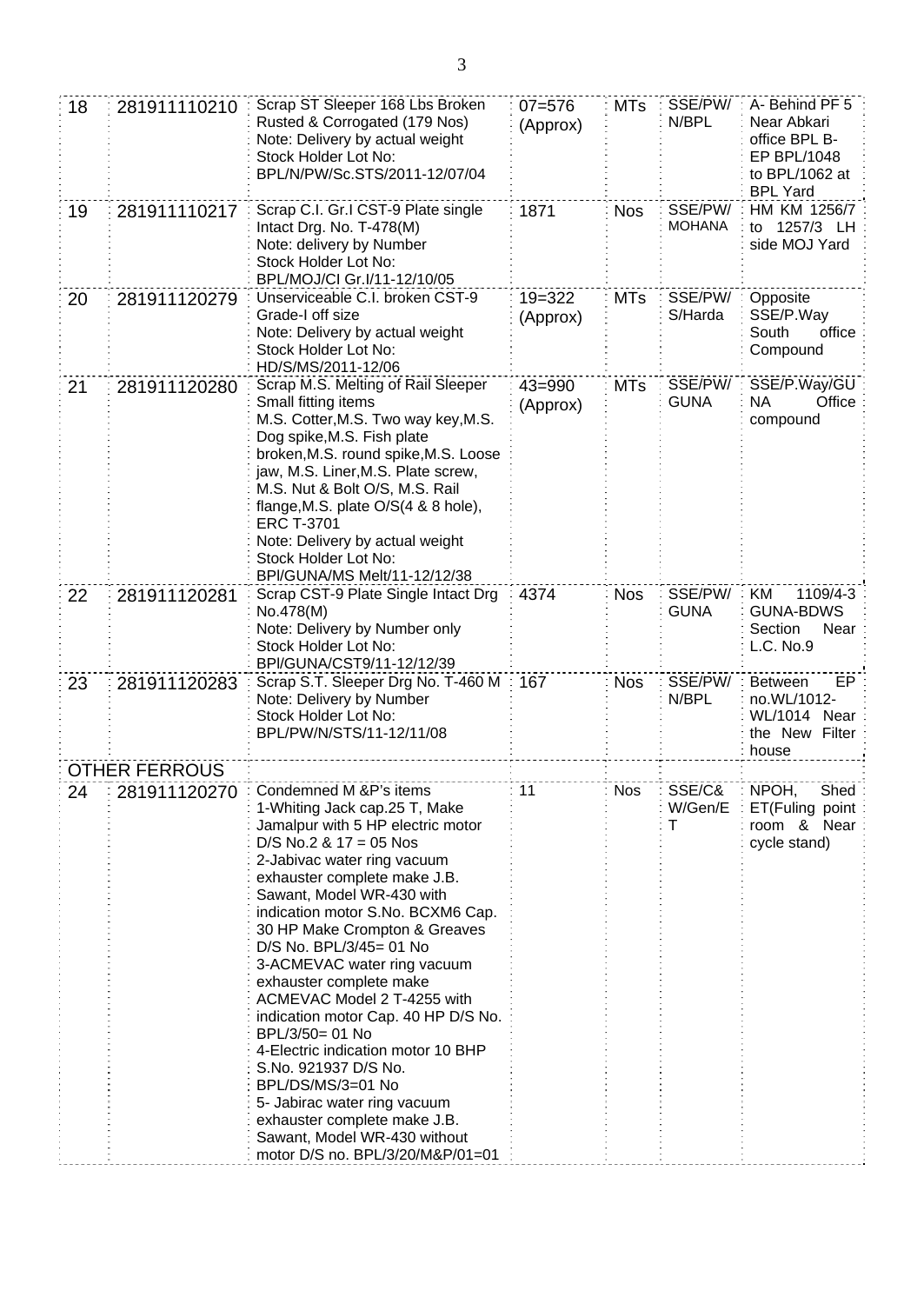|    | <b>NON FERROUS</b> | No<br>6-Cleaning plant with monoblock<br>pump set D/S No. BPL/M&P/06=01<br>No<br>7-Cooking range make pentax= 01<br>No<br>Stockholder's Lot No :-<br>ET/NPOH/10                                                                                                                                                       |                   |     |                                  |                                                                         |
|----|--------------------|-----------------------------------------------------------------------------------------------------------------------------------------------------------------------------------------------------------------------------------------------------------------------------------------------------------------------|-------------------|-----|----------------------------------|-------------------------------------------------------------------------|
| 25 | 281911090183       | <b>Scrap Insulated Copper Conduct</b><br>Coil in Sort & Sizes released from<br>Electric Loco equipments<br>Note: 1-If any other material is found<br>while delivery, which is strictly<br>restricted & it can not be delivered<br>Stock Holder's Lot No.<br>ET/TRS/CS/Scrap/NF/Ins. Copper<br>Coil/06/115             | 3020<br>(Approx)  | Kgs | SSE/CS/<br><b>ELS/TRS</b><br>/ET | "B" in Scrap<br>Room No.3 at<br>A.C. Loco Shed<br>Itarsi                |
| 26 | 281911090184       | Scrap White metal ingot<br>dismeantaled from suspension<br>bearing of Locomotive<br>Note: 1-If any other material is found<br>while delivery, which is strictly<br>restricted & it can not be delivered<br>Stock Holder's Lot No.<br>ET/TRS/CS/Scrap/white<br>metal/06/114                                            | 105<br>(Approx)   | Kgs | SSE/CS/<br><b>ELS/TRS</b><br>/ET | "C" in Scrap<br>Room No.3 at<br>A.C. Loco Shed<br>Itarsi                |
| 27 | 281911090185       | Scrap Carbon Brush with copper tail<br>released from Loco equipments.<br>Note: 1-If any other material is found<br>while delivery, which is strictly<br>restricted & it can not be delivered<br>Stock Holder's Lot No.<br>ET/TRS/CS/Scrap/NF/Carbon<br>Brush/06/113                                                   | 1100<br>(Approx)  | Kgs | SSE/CS/<br><b>ELS/TRS</b><br>/ET | "A" in Scrap<br>Room No.3 at<br>A.C. Loco Shed<br>Itarsi                |
| 28 | 281911090187       | Scrap Brass Consist different type of<br>dismantle parts in sort & sizes<br>released from electric Loco<br>equipments<br>Note: 1-If any other material is found<br>while delivery, which is strictly<br>restricted & it can not be delivered<br>Stock Holder's Lot No.<br>ET/TRS/CS/Scrap/NF/Brass/06/111             | 2300<br>(Approx)  | Kgs | SSE/CS/<br><b>ELS/TRS</b><br>/ET | "E" in Scrap<br>Room No.3 at<br>A.C. Loco Shed<br>Itarsı                |
| 29 | 281911090189       | Scrap Aluminium Consist different<br>type of dismantle parts in sort &<br>sizes released from electric Loco<br>equipments<br>Note: 1-If any other material is found<br>while delivery, which is strictly<br>restricted & it can not be delivered<br>Stock Holder's Lot No.<br>ET/TRS/CS/Scrap/NF/Aluminium/06<br>/109 | 1600<br>(Approx)  | Kgs | SSE/CS/<br><b>ELS/TRS</b><br>/ET | "D" in Scrap<br>Room No.3 at<br>A.C. Loco Shed<br>Itarsi                |
| 30 | 281911040005       | Condemned Non ferrous scrap<br>various type Copper Cable with<br>rubber insulation with or without lug<br>size. released from diesel<br>locomotive<br>A-1925/24" Generator Cable 1500                                                                                                                                 | 10000<br>(approx) | Kgs | SSE/D/E<br>Т                     | Motor<br>Near<br>vehicle<br>section<br>No.5<br>garage<br>in Diesel Loco |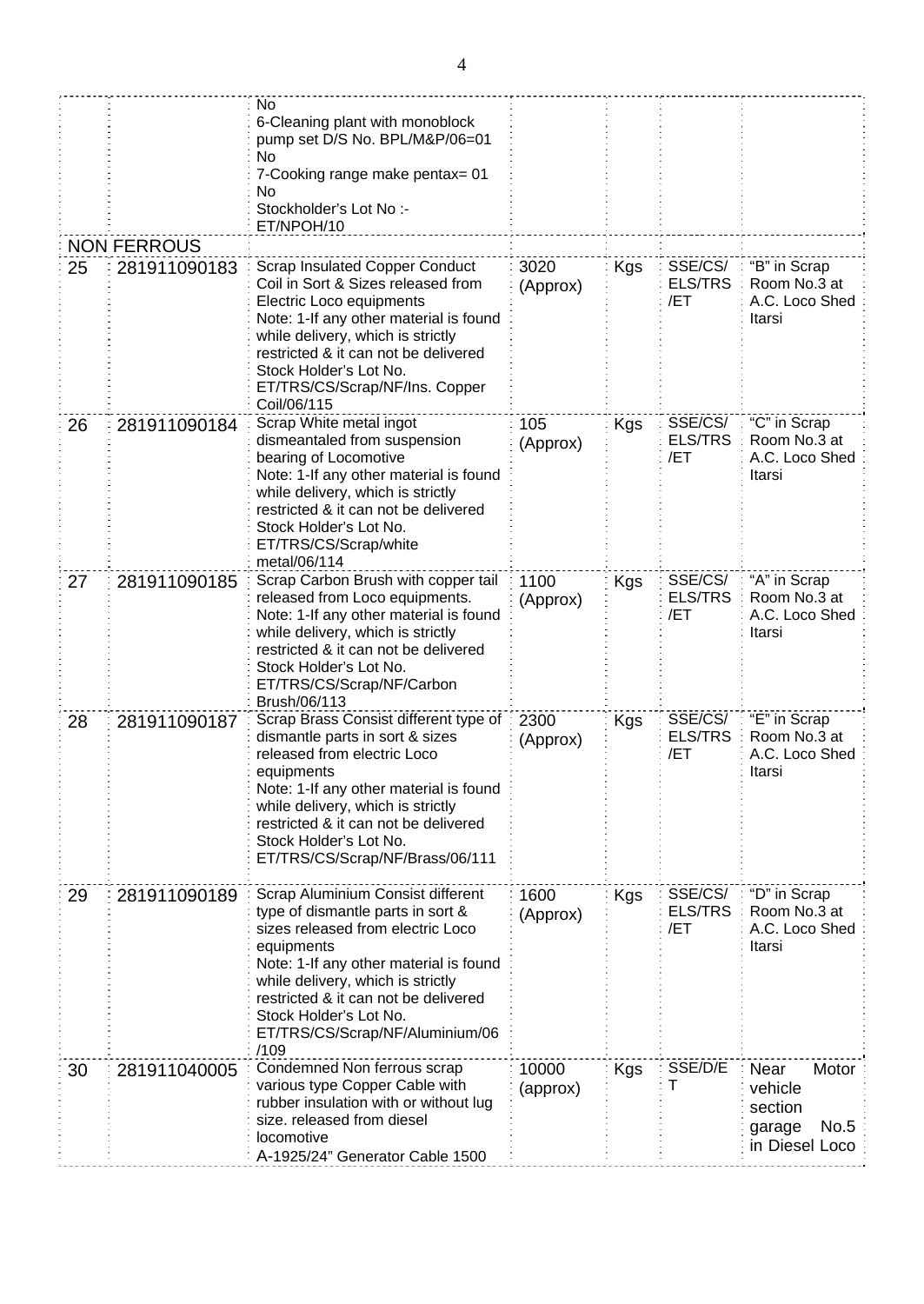|         |                    | Kgs                                                            |          |            |                        | shed Itarsi 'A'                 |
|---------|--------------------|----------------------------------------------------------------|----------|------------|------------------------|---------------------------------|
|         |                    | B-1325/24" T/Motor Cable 6000                                  |          |            |                        |                                 |
|         |                    | Kgs                                                            |          |            |                        |                                 |
|         |                    | C-650/02 MM Gredas Cable 2500                                  |          |            |                        |                                 |
|         |                    |                                                                |          |            |                        |                                 |
|         |                    | Kgs. Note: 1-If any other material                             |          |            |                        |                                 |
|         |                    | is found while delivery, which is                              |          |            |                        |                                 |
|         |                    | strictly restricted ⁢ can not be                               |          |            |                        |                                 |
|         |                    | delivered.                                                     |          |            |                        |                                 |
|         |                    | 2- (will be sold to CPCB                                       |          |            |                        |                                 |
|         |                    | approved purchaser)                                            |          |            |                        |                                 |
|         |                    | Stockholder's Lot No.                                          |          |            |                        |                                 |
|         |                    | SSE/D/ET/10-11/22                                              |          |            |                        |                                 |
|         | Machinery          |                                                                |          |            |                        |                                 |
| 31      | 281911060094       | Condemn Royal High Speed Drilling                              | 01       | No.        | SSE/C&                 | Washing<br>Siding               |
|         |                    | Machine Cap. 32 MM M/No. 921                                   |          |            | W/BPL                  | C&W BPL                         |
|         |                    | Manf. Royal Foundary, Punjab                                   |          |            |                        |                                 |
|         |                    | (India)                                                        |          |            |                        |                                 |
|         |                    | Stock Holder Lot No: BPL/2010/4                                |          |            |                        |                                 |
| Vehicle |                    |                                                                |          |            |                        |                                 |
|         |                    |                                                                |          |            |                        |                                 |
| 32      | 280910110483       | Condemned Matador No. MKD/                                     | 01       | No         | <b>SSE</b><br>(Works)/ | SSE(Works)<br>(Maint)<br>office |
|         |                    | 6248 Make- Bajaj with stepni                                   |          |            | (Main)ET               | compound Itarsi                 |
|         |                    | Chassis No. 616-FD 315811, 09                                  |          |            |                        |                                 |
|         |                    | seater year of manufacture 1987                                |          |            |                        |                                 |
|         |                    | Note: Delivery by Number                                       |          |            |                        |                                 |
|         |                    | Stock Holder SS-11 No                                          |          |            |                        |                                 |
|         |                    | W/ET/2007/01                                                   |          |            | SSE/TRD                |                                 |
| 33      | 281911100194       | Scrap Pick up Van Model LGL                                    | 01       | No         | /BINA                  | Kept in Depot                   |
|         |                    | MOD-6419 Chassis No. 4507645                                   |          |            |                        | 0f                              |
|         |                    | Stock Holder No:                                               |          |            |                        | SSE/TRD/BINA                    |
| 34      | 281911050058       | Truck No MBD8419 Capacity 19.6                                 | 01       | No         | SSE/Elec               | Grounded<br>in                  |
|         |                    | H.P. Type p-4-3 Seats with driver                              |          |            | t/M/ET                 | office premises<br>of SSE/      |
|         |                    | Model 1982 Chassis No.                                         |          |            |                        | Elec./M/PY/ET                   |
|         |                    | 64229021072 Engine No. 4S .41621<br><b>Premier Road Master</b> |          |            |                        |                                 |
|         |                    | Stock Holder SS-11 No:                                         |          |            |                        |                                 |
|         |                    | ET/SSE/(Elec.)/M/Scrap/091                                     |          |            |                        |                                 |
|         |                    | Condemn Pick Up Van Model LGL                                  |          |            | SSE/TRD/               | Available                       |
| 35      | 281911120277       |                                                                | 01       | No         | BINA                   | in<br>SSE/TRD/BHS               |
|         |                    | MOD-6420 Chasis No.4507641<br>Make Mahindra & Mahindra Ltd.    |          |            |                        |                                 |
|         |                    | Stock Holder D.S. 8 Note No:                                   |          |            |                        |                                 |
|         |                    | 382612 dt.11.10.11                                             |          |            |                        |                                 |
|         |                    | <b>PART-B' DEPOT</b>                                           |          |            |                        |                                 |
|         | <b>NON-FERROUS</b> |                                                                |          |            |                        |                                 |
|         |                    | Scrap Aluminium cable with or                                  | 9720     | Kgs        | Dy.CMM/                | Near Room No                    |
| 36      | 280911080080       | without lugs and armored aluminium                             |          |            | CRWS/                  | 1/ R. Section                   |
|         |                    | cable with or without PVC, Rubber                              | (Approx) |            | <b>BPL</b>             | Road / SCRAP                    |
|         |                    | etc of various sizes.                                          |          |            |                        | YARD/ CRWS/                     |
|         |                    | Stock Holder Lot No                                            |          |            |                        | <b>BPL</b>                      |
|         |                    | BPL/CRWS/11-12 / Armored                                       |          |            |                        |                                 |
|         |                    | cable/04/0077                                                  |          |            |                        |                                 |
| 37      | 280911070043       | <b>SCRAP CONDEMNED CEILING FAN</b>                             | 1211     | Nos        | Dy.CMM/                | Room No 04 /                    |
|         |                    | SORT AND SIZES WITH OR WITHOUT                                 |          |            | CRWS/                  | <b>SCRAP YARD</b>               |
|         |                    | BLADE AND ROD RECEIVED FROM                                    |          |            | <b>BPL</b>             | / CRWS / BPL                    |
|         |                    | <b>BPL DIVISION.</b>                                           |          |            |                        |                                 |
|         |                    | Stock Holder Lot No                                            |          |            |                        |                                 |
|         |                    | BPL/CRWS/FAN/11-12/03/0040                                     |          |            |                        |                                 |
| 38      | 280911120132       | <b>SCRAP CEILING FAN WITH</b>                                  | 1818     | <b>Nos</b> | Dy.CMM/                | Room No 06 /                    |
|         |                    | <b>MOTOR SORT AND SIZES WITH</b>                               |          |            | CRWS/B                 | Section<br>R.                   |
|         |                    | OR WITHOUT BLADE AND ROD.<br>Stockholder's Lot No              |          |            | PL                     | Road / SCRAP                    |
|         |                    |                                                                |          |            |                        | YARD / CRWS                     |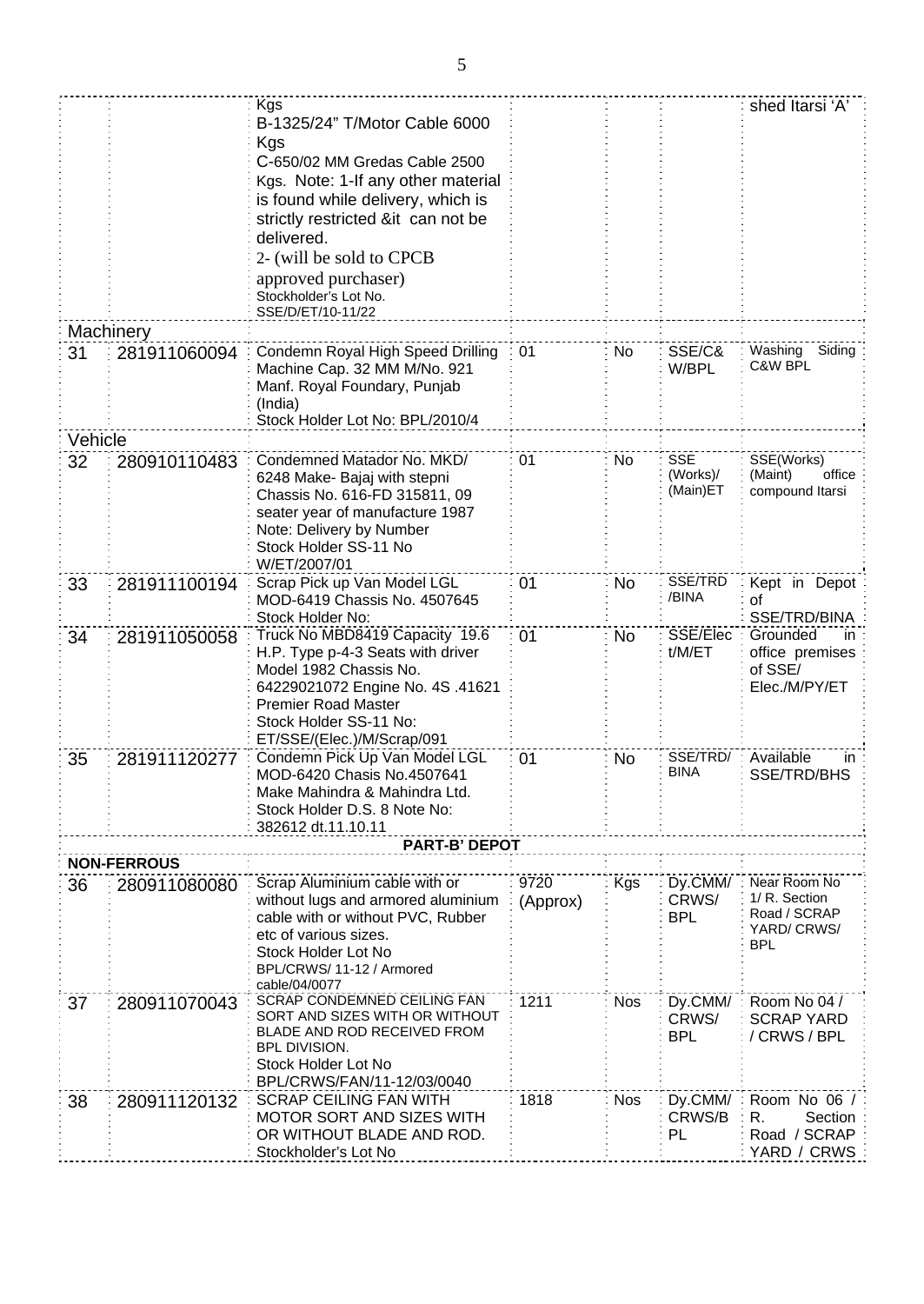|    |              | BPL/CRWS/FAN/11-12/06/0129                                                                                                                                                                                                                                                                                                                                                                                                                                                                  |                      |     |                         | / BPL                                                                                       |
|----|--------------|---------------------------------------------------------------------------------------------------------------------------------------------------------------------------------------------------------------------------------------------------------------------------------------------------------------------------------------------------------------------------------------------------------------------------------------------------------------------------------------------|----------------------|-----|-------------------------|---------------------------------------------------------------------------------------------|
| 39 | 280911120156 | Scrap Electrical items consisting of<br>all types of mobile charger, Electric<br>chokes / ballast, MCB, Contactor,<br>Change over switch, regulator,<br>condenser, pump controller etc.<br>Stockholder's Lot No<br>BPL/CRWS/ 11-12/Ele. items<br>/06/0153                                                                                                                                                                                                                                   | 4000<br>(Approx)     | Kgs | Dy.CMM/<br>CRWS/B<br>PL | Near<br>Room<br>R-<br>No.<br>10<br>$\prime$<br>Section Road /<br>SCRAP YARD<br>/ CRWS / BPL |
| 40 | 280910030468 | SCRAP Copper cable with PVC and<br>Rubber of different sizes with minor<br>attachment of ferrous & brass.(will<br>be sold to CPCB approved<br>purchaser)<br>Stock Holder Lot No:<br>BPL/CRWS/09-10/Copper Cable/13/221                                                                                                                                                                                                                                                                      | 2300<br>(Approx)     | Kgs | Dy.CMM/<br>CRWS/B<br>PL | Cage/ETL<br>Shop/CRWS/<br><b>BPL</b>                                                        |
| 41 | 280911120144 | <b>SCRAP Copper consisting of</b><br>radiator, copper pipe, coil, plate,<br>cable without PVC, copper wire of<br>OHE, winding wire, topper, Gumper,<br>connector strips, contact wire<br>released from AT, HVLV bushing,<br>precooling cable, G-jumper wire,<br>Telfider wire, dropper wire, catnory<br>wire ATJ, biddle wire, copper strips,<br>copper plate released from solar etc.<br>released from BPL division and<br>CRWS.<br>Stockholder's Lot No<br>BPL/CRWS/11-12/Copper/ 06/0141 | 9094=600<br>(Approx) | Kgs | Dy.CMM/<br>CRWS/B<br>PL | Room No 3<br>/ R- section Road<br>/SCRAP YARD<br>/ CRWS/BPL                                 |
| 42 | 280911120172 | Scrap Roller bearing with brass<br>cage released from coaches.<br>Stockholder's Lot No<br>BPL/CRWS/11-12/Bearing/07/0163                                                                                                                                                                                                                                                                                                                                                                    | 16410<br>(Approx)    | Kgs | Dy.CMM/<br>CRWS/B<br>PL | Pole C to D /<br>Old Battery<br>Godown<br>/SCRAP<br>YARD/<br><b>CRWS/BPL</b>                |
| 43 | 280911120173 | Scrap Roller bearing with MS cage<br>all sort and sizes released from<br>coaches.<br>Stockholder's Lot No<br>BPL/CRWS/11-12/Bearing/07/0164                                                                                                                                                                                                                                                                                                                                                 | 8710<br>(Approx)     | Kgs | Dy.CMM/<br>CRWS/B<br>PL | Pole J to K /<br>Old Battery<br>Godown<br>/SCRAP<br>YARD/<br>CRWS/BPL                       |
| 44 | 280911120180 | Scrap alluminium consisting of Axle<br>Box Rear cover & Front cover<br>released from coaches.<br>Stockholder's Lot No<br>BPL/CRWS/11-12/REAR & FRONT<br>COVER / 07/0171                                                                                                                                                                                                                                                                                                                     | 9000<br>(Approx)     | Kgs | Dy.CMM/<br>CRWS/B<br>PL | Room No 10 /<br>SCRAP/YARD/<br>CRWS/BPL                                                     |
| 45 | 280911120183 | Scrap alluminium consisting of<br>different type of moldings, strips,<br>angle, pipe, cable wire, channels,<br>and pieces of sheets, off cuts of<br>chequered sheets, Shutter frame,,<br>rivets, etc. with or without minor<br>ferrous /SS/L P sheet / rubber<br>/wooden attachment if any<br>Stockholder's Lot No<br>BPL/CRWS/11-12 / ALUMINIUM<br>/07/0174                                                                                                                                | 2750<br>(Approx)     | Kgs | Dy.CMM/<br>CRWS/B<br>PL | <b>ROOM NO 07/</b><br>R. SECTION<br>ROAD /<br><b>SCRAP</b><br>SECTION /<br><b>BPL</b>       |
| 46 | 280911120184 | Scrap Electrical items consisting of<br>tube light fitting released from                                                                                                                                                                                                                                                                                                                                                                                                                    | 12000<br>(Approx)    | Kgs | Dy.CMM/<br>CRWS/B       | W-100<br>W-<br>to<br>107                                                                    |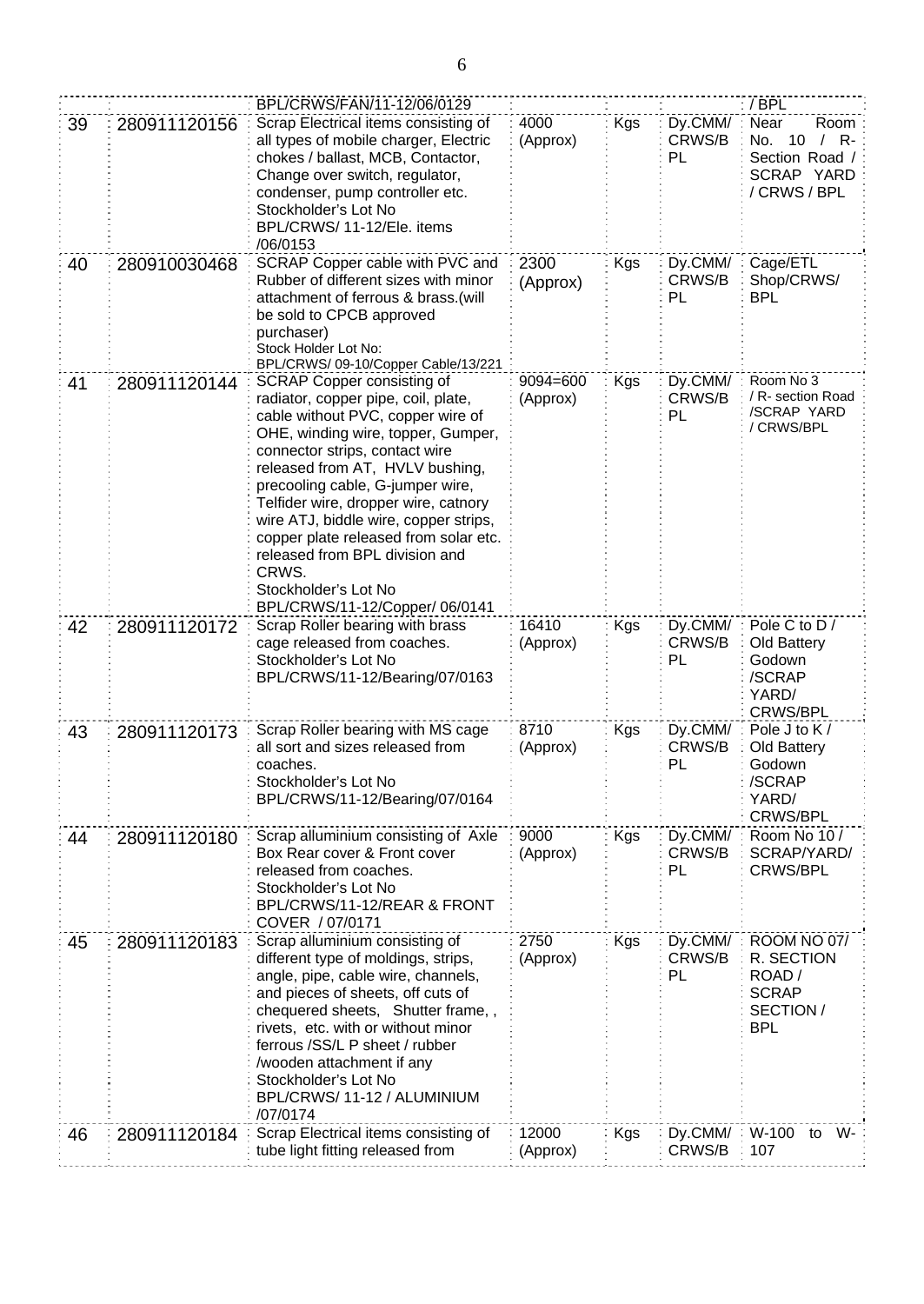|    |                      | coaches with or without choke,<br>starter, acrylic cover, F L Tube ete.<br>With or without minor rubber/non<br>ferrous attachment of small pieces<br>of copper and aluminium etc.<br>Stockholder's Lot No<br>BPL/CRWS/11-12/TL<br>Fitting/07/0176                                                                                                                                                                                                                                                                                                                                                                                                                                                         |                         |            | PL                            | / NEW SCRAP<br>YARD / CRWS:<br>/ BPL                                              |
|----|----------------------|-----------------------------------------------------------------------------------------------------------------------------------------------------------------------------------------------------------------------------------------------------------------------------------------------------------------------------------------------------------------------------------------------------------------------------------------------------------------------------------------------------------------------------------------------------------------------------------------------------------------------------------------------------------------------------------------------------------|-------------------------|------------|-------------------------------|-----------------------------------------------------------------------------------|
|    | <b>OTHER FERROUS</b> |                                                                                                                                                                                                                                                                                                                                                                                                                                                                                                                                                                                                                                                                                                           |                         |            |                               |                                                                                   |
| 47 | 280911120122         | <b>SC. STAINLESS STEEL</b><br>CONSISTING OF S S TROUGH<br>FLOOR RELEASED FROM<br><b>COACHES WITH OR WITHOUT</b><br>MINOR FERROUS ATTACHMENT.<br>Stockholder's Lot No<br>BPL/CRWS/11-12/SS TROUGH<br>FLOOR/06/0119                                                                                                                                                                                                                                                                                                                                                                                                                                                                                         | $18 = 700$<br>(Approx)  | <b>MTs</b> | Dy.CMM/<br>CRWS/B<br>PL       | Opposite to<br>EP-185 / R.<br>Section Road /<br><b>SCRAP YARD</b><br>/ CRWS / BPL |
| 48 | 280911120123         | <b>SCRAP STAINLESS STEEL</b><br>CONSISTING OF LAVOTARY PAN<br>RELEASED FROM COACHES<br><b>WITH MINOR FERROUS</b><br>ATTACHMENTS.<br>Stockholder's Lot No<br>BPL/CRWS/ 11-12/SS-INLAY/06/<br>0120                                                                                                                                                                                                                                                                                                                                                                                                                                                                                                          | $6 = 080$<br>(Approx)   | <b>MTs</b> | Dy.CMM/<br>CRWS/B<br>PL       | Opposite<br>to<br>EP-<br>187/R.Section<br>Road/SCRAP<br>YARD/CRWS/<br><b>BPL</b>  |
| 49 | 280911120150         | <b>SCRAP STAINLESS STEEL</b><br>CONSISTING OF SS MOULDINGS, SS<br>SHEETS, SS STRIPS, SS BOTTAL<br>HOLDER WITH OR WITHOUT<br>MINOR FERROUS ATTACHMENT.<br>Stockholder's Lot No<br>BPL/CRWS/ 11-12/SS/06/0147                                                                                                                                                                                                                                                                                                                                                                                                                                                                                               | $05 = 300$<br>(Approx)  | <b>MTs</b> | Dy.CMM/<br>CRWS/B<br>PL       | A- Area, near rly<br>Track / Scrap yard /<br>CRWS / BPL                           |
| 50 | 280911120151         | <b>SCRAP STAINLESS STEEL OF</b><br><b>IIIRD BERTH SUPPORT</b><br>CONSISTING OF SS BRACKET,<br>SS HINGES, SS STRIP WITH PVC<br>ATTACHMENT.<br>Stockholder's Lot No<br>BPL/CRWS/ 11-12/SS/06/0148                                                                                                                                                                                                                                                                                                                                                                                                                                                                                                           | $05 = 710$<br>(Approx)  | <b>MTs</b> | Dy.CMM/<br>CRWS/B<br>PL       | Near<br>Weigh<br>Bridge,<br>Scrap<br>Yard / CRWS /<br><b>BPL</b>                  |
| 51 | 280911120170         | Scrap ferrous melting consist of cut<br>up parts of coaches including scrap<br>mouldings, ms sheet, Channels,<br>round pipes, Body Bolster, angles,<br>different type of rods, brackets,<br>strips, head stock assembly, trough<br>floor, pipes, body side doors,,<br>Foot Step and Foot plate etc.,<br>Panels of coaches with or without<br>minor wooden//non-ferrous<br>attachments, if any.<br>RESTRICTED ITEM-1.AXLE BOX<br>SPRING AND BOLSTER SPRING<br>.2. SCREW COUPLING. BRAKE<br>BEAM, DRAW HOOK, BUFFER<br>PLUNGER, BUFFER SOCKET,<br>VACUUM RESERVOIR. 3. CAST<br><b>IRON ITEM.4. STAINLESS STEEL</b><br>ITEMS.5 GI PIPE ABOVE 3'<br>LENGTH 6, ALL TYPE OF<br>BEARING.<br>NOTE-(A) NON FERROUS | $171 = 750$<br>(Approx) | MTs        | Dy.CMM/ W-108<br>CRWS/B<br>PL | to W-<br>126<br>New<br>Scrap<br>Yard<br>/CRWS / BPL                               |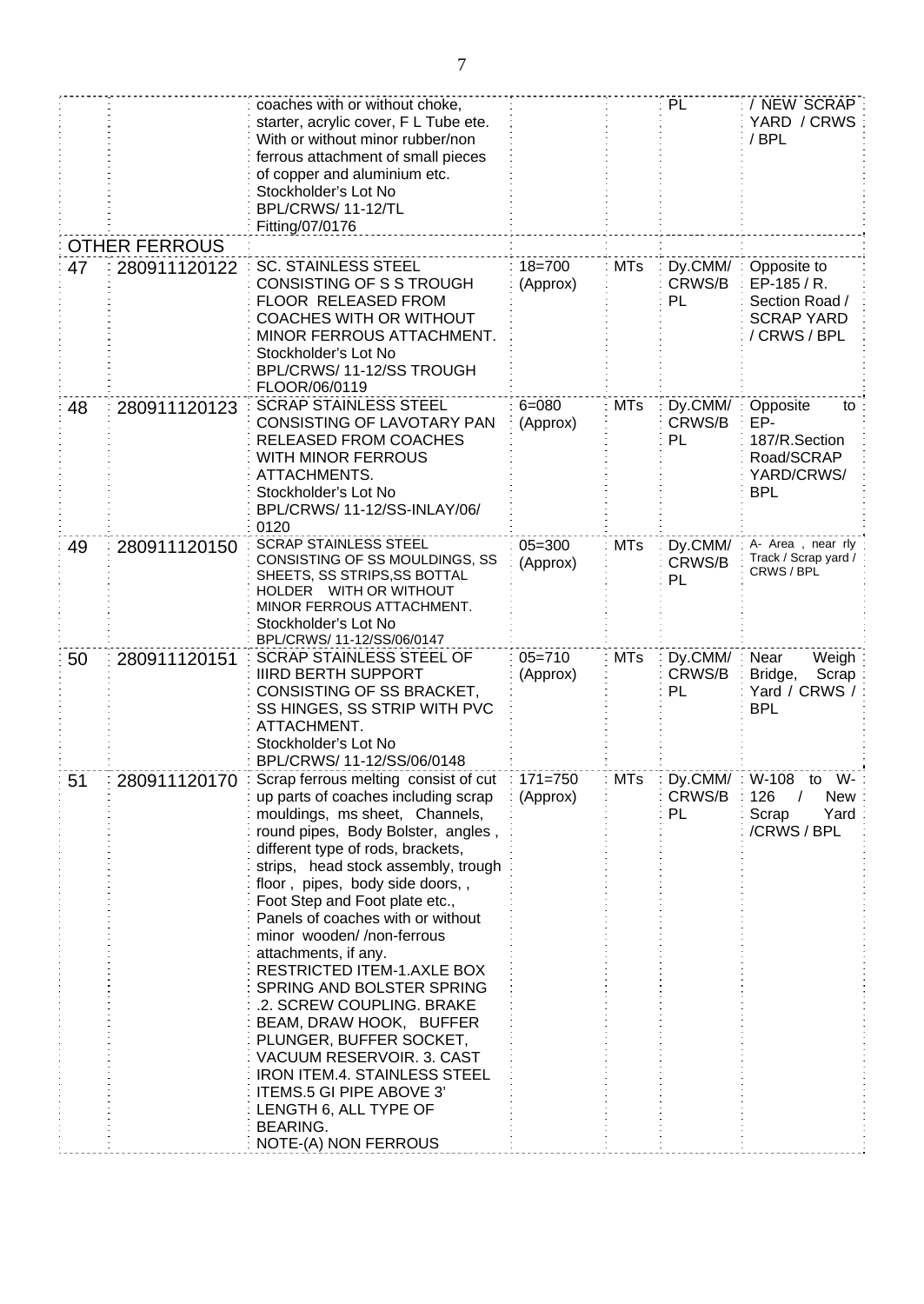| 52 | 280911120171 | (EXCEPT MINOR ATTACHMENT)<br>IF ANY FOUND IN THE LOT WILL<br>NOT BE DELIVERED (B)<br>REGARDING CLASSIFICATION OF<br><b>ITEMS, DEPOT OFFICER</b><br><b>VERDICT WILL BE FINAL FOR</b><br><b>ANY DISPUTE</b><br>Stockholder's Lot No<br>BPL/CRWS/11-12/FERROUS/<br>07/0161<br>Sc. Bogie Frame with M.S. Guide<br>with or without guide bush and dust<br>shield spring.<br>Stockholder's Lot No<br>BPL/CRWS/11-12/Bogie Frame/07/<br>0162                                                                                                                                                                                                                                                                                                                                                                                                                                                                                                                                                                                   | 88=290<br>(Approx)      | <b>MTs</b> | Dy.CMM/<br>CRWS/B<br>PL | E-44 to E-62 /<br><b>New</b><br>Scrap<br>Yard / CRWS /<br><b>BPL</b> |
|----|--------------|-------------------------------------------------------------------------------------------------------------------------------------------------------------------------------------------------------------------------------------------------------------------------------------------------------------------------------------------------------------------------------------------------------------------------------------------------------------------------------------------------------------------------------------------------------------------------------------------------------------------------------------------------------------------------------------------------------------------------------------------------------------------------------------------------------------------------------------------------------------------------------------------------------------------------------------------------------------------------------------------------------------------------|-------------------------|------------|-------------------------|----------------------------------------------------------------------|
| 53 | 280911120175 | SCRAP CI Gr. II consisting of CI<br>base, CLS base, CL unit, CI weigh<br>bridge platform, Gate weight, trastal,<br>pipes, top & bottom roller, pulley,<br>one way, two way valve bend pipe,<br>Sluge valve, Non return valve, Pump<br>head, pulley, shaft, pump base<br>plate etc.<br>Stockholder's Lot No<br>BPL /CRWS/ 11-12 / CI GR.11/IR/<br>07/0166                                                                                                                                                                                                                                                                                                                                                                                                                                                                                                                                                                                                                                                                | $18 = 000$<br>(Approx)  | <b>MTs</b> | Dy.CMM/<br>CRWS/B<br>PL | E-37 to E-41 /<br><b>SCRAP</b><br><b>NEW</b><br>YARD / CRWS<br>/ BPL |
| 54 | 280911120176 | Scrap ferrous melting consist of cut<br>up parts of coaches including scrap<br>mouldings, ms sheet, Channels,<br>round pipes, Body Bolster, angles,<br>different type of rods, brackets,<br>strips, head stock assembly, trough<br>floor, ms berth chains, pipes, body<br>side doors, vestibule doors, Foot<br>Step and Foot plate etc.,<br>Panels<br>of coaches with or without minor<br>wooden//non-ferrous attachments, if<br>any.<br>RESTRICTED ITEM-1.AXLE BOX<br>SPRING AND BOLSTER SPRING<br>.2. SCREW COUPLING. BRAKE<br>BEAM, DRAW HOOK, BUFFER<br>PLUNGER, BUFFER SOCKET,<br>VACUUM RESERVOIR. 3. CAST<br><b>IRON ITEM.4. STAINLESS STEEL</b><br>ITEMS.5 GI PIPE ABOVE 3'<br>LENGTH 6, ALL TYPE OF<br><b>BEARING.</b><br>NOTE-(A) NON FERROUS<br>(EXCEPT MINOR ATTACHMENT)<br>IF ANY FOUND IN THE LOT WILL<br>NOT BE DELIVERED (B)<br>REGARDING CLASSIFICATION OF<br><b>ITEMS, DEPOT OFFICER</b><br><b>VERDICT WILL BE FINAL FOR</b><br><b>ANY DISPUTE</b><br>Stockholder's Lot No<br>BPL/CRWS/11-12/FERROUS/ | $100 = 000$<br>(Approx) | <b>MTs</b> | Dy.CMM/<br>CRWS/B<br>PL | I-01 TO I-28 /<br>Near gate No.<br>04<br>/ Scrap Yard<br>/CRWS / BPL |
| 55 | 280911120177 | 07/0167<br>Scrap Ferrous melting consists of 50=800                                                                                                                                                                                                                                                                                                                                                                                                                                                                                                                                                                                                                                                                                                                                                                                                                                                                                                                                                                     |                         | : MTs      |                         | Dy.CMM/: E-08 to E-19 /:                                             |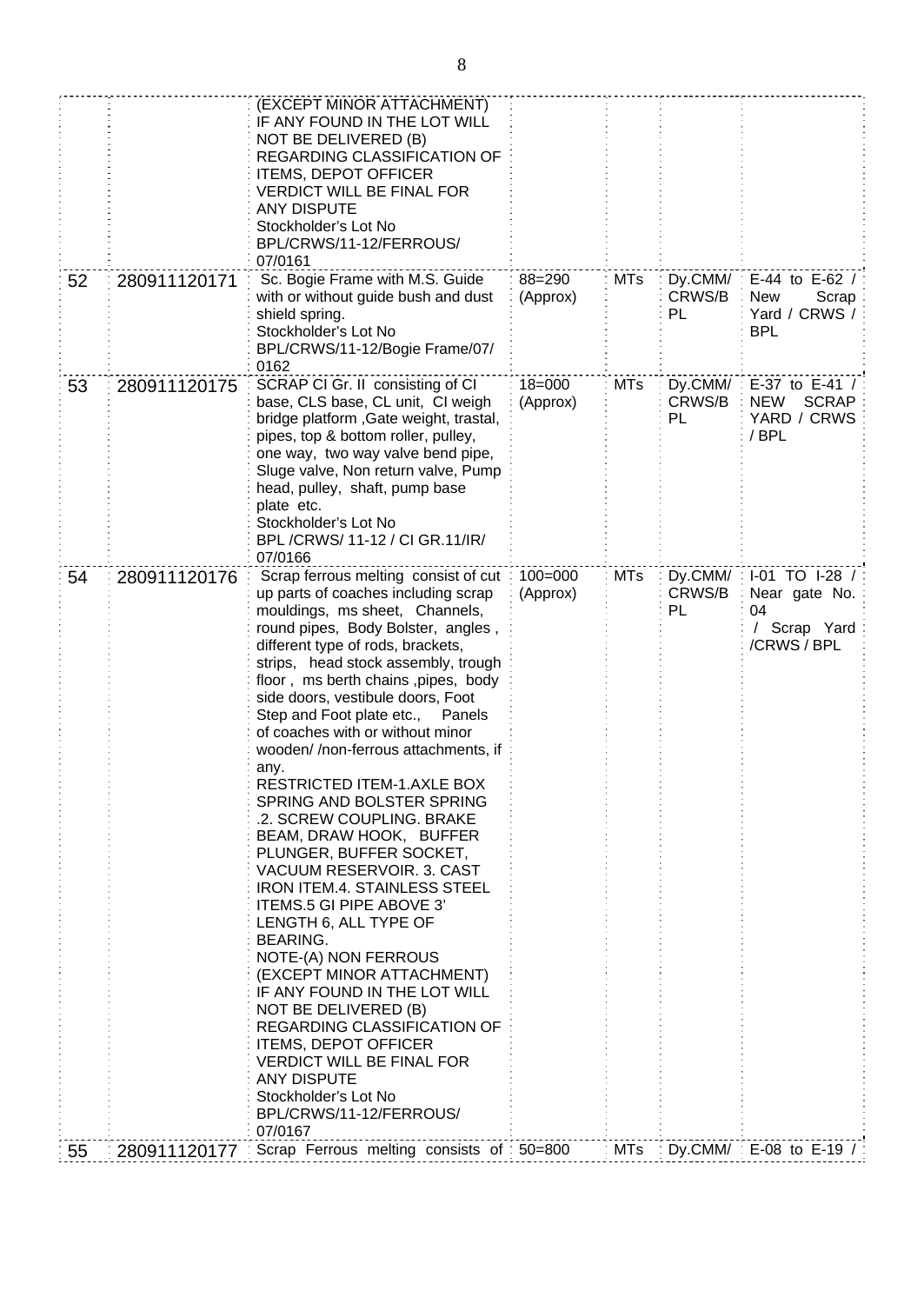|    |              | Rolled round bar, crapper shovels, : (Approx)<br>intermediate link, wear plate off<br>bolts,<br>sizes, super<br>mast<br>nuts,<br>washers, parts of track machine,<br>electrical pannel board, MS machine<br>bases, battery charger body, signal<br>post, metal tank, blower with or<br>without minor attachment CI, MCB<br>& transformer cover, cooler body,<br>Metal cot, sound box cover, fire<br>extinguishers,<br>Exciter<br>control.<br>channels, angles, rods of sort and<br>sizes, basket, energy block, chain,<br>various type of fittings of S & T<br>dept., Parts of DG set, Hand Filling<br>pump, Electrical transformer panel,<br>bus kit, structure bar knuckles,<br>couplers, plates, street light pipes &<br>fittings, almirah and ms sheet,<br>Channels, angles, brackets, valves,<br>strips, covers, rivets, cottors, keys,<br>pins, and plates with or without<br>attachment of bush, scanting plate,<br>junction box, GI/MS pipes, ladder,<br>etc. with or without attachment of<br>minor ferrous / wooden attachment,<br>star delta starter cover, DOL cover,<br>structure panels with base / cables /<br>minor non ferrous attachments if any<br>received from various deptt. of<br>BPL/DIVN.<br>Stockholder's Lot No<br>BPL/CRWS/11-12/FERROUS/07/ |                         |            | CRWS/B<br>PL             | NEW<br><b>SCRAP</b><br><b>YARD</b><br>/CRWS/BPL                                      |
|----|--------------|--------------------------------------------------------------------------------------------------------------------------------------------------------------------------------------------------------------------------------------------------------------------------------------------------------------------------------------------------------------------------------------------------------------------------------------------------------------------------------------------------------------------------------------------------------------------------------------------------------------------------------------------------------------------------------------------------------------------------------------------------------------------------------------------------------------------------------------------------------------------------------------------------------------------------------------------------------------------------------------------------------------------------------------------------------------------------------------------------------------------------------------------------------------------------------------------------------------------------------------------------------------------------|-------------------------|------------|--------------------------|--------------------------------------------------------------------------------------|
| 56 | 280911120178 | 0168<br><b>SCRAP FERROUS TURNING AND</b><br>BORING WITH OR WITHOUT<br><b>RUSTY AND DUSTY</b><br>Stockholder's Lot No<br>BPL/ CRWS /11-12/ TURNING<br>&BORING/ 07/0169                                                                                                                                                                                                                                                                                                                                                                                                                                                                                                                                                                                                                                                                                                                                                                                                                                                                                                                                                                                                                                                                                                    | $25 = 980$<br>(Approx)  | MTs        | Dy.CMM/:<br>CRWS/B<br>PL | W-88 to W-98<br>/ NEW SCRAP<br>YARD / CRWS<br>/BPL.                                  |
| 57 | 280911120179 | <b>SCRAP FERROUS CONSISTING</b><br>OF BRAKE BEAM OF 13T / 16T<br>RELEASED FROM COACHES<br>WITH OR WITHOUT MINOR NON<br>FERROUS ATTACHED IN THE<br>WIRE ROPE AND BRAKE SHOE<br>HEAD IF ANY.<br>Stockholder's Lot No<br>BPL/CRWS/11-12/BK-BEAM/07/0170                                                                                                                                                                                                                                                                                                                                                                                                                                                                                                                                                                                                                                                                                                                                                                                                                                                                                                                                                                                                                     | $59 = 400$<br>(Approx)  | <b>MTs</b> | Dy.CMM/<br>CRWS/B<br>PL  | <b>Opposite Pole</b><br>No 178 to 181<br>Near Lifting<br>shop / CRWS /<br><b>BPL</b> |
| 58 | 280911120181 | Scrap Bolster and axle box Coil<br>Spring of sort and sizes released<br>from coaches<br>Stockholder's Lot No<br>BPL/CRWS/11-12/COIL SPRING/<br>07/0172                                                                                                                                                                                                                                                                                                                                                                                                                                                                                                                                                                                                                                                                                                                                                                                                                                                                                                                                                                                                                                                                                                                   | $16 = 260$<br>(Approx)  | <b>MTs</b> | Dy.CMM/<br>CRWS/B<br>PL  | Near<br>Railway<br><b>Track</b><br>R.<br>Section Road /<br>SCRAP YARD<br>/ CRWS/BPL  |
| 59 | 280911120182 | Scrap ferrous melting consist of cut<br>up parts of coaches including scrap<br>mouldings, ms sheet, Channels,<br>round pipes, Body Bolster, angles,<br>different type of rods, brackets,                                                                                                                                                                                                                                                                                                                                                                                                                                                                                                                                                                                                                                                                                                                                                                                                                                                                                                                                                                                                                                                                                 | $132 = 000$<br>(Approx) | <b>MTs</b> | Dy.CMM/<br>CRWS/B<br>PL  | EP-186<br>Near<br>to EP-187 / R.<br>Section Road / :<br>Yard<br>Scrap<br>/CRWS / BPL |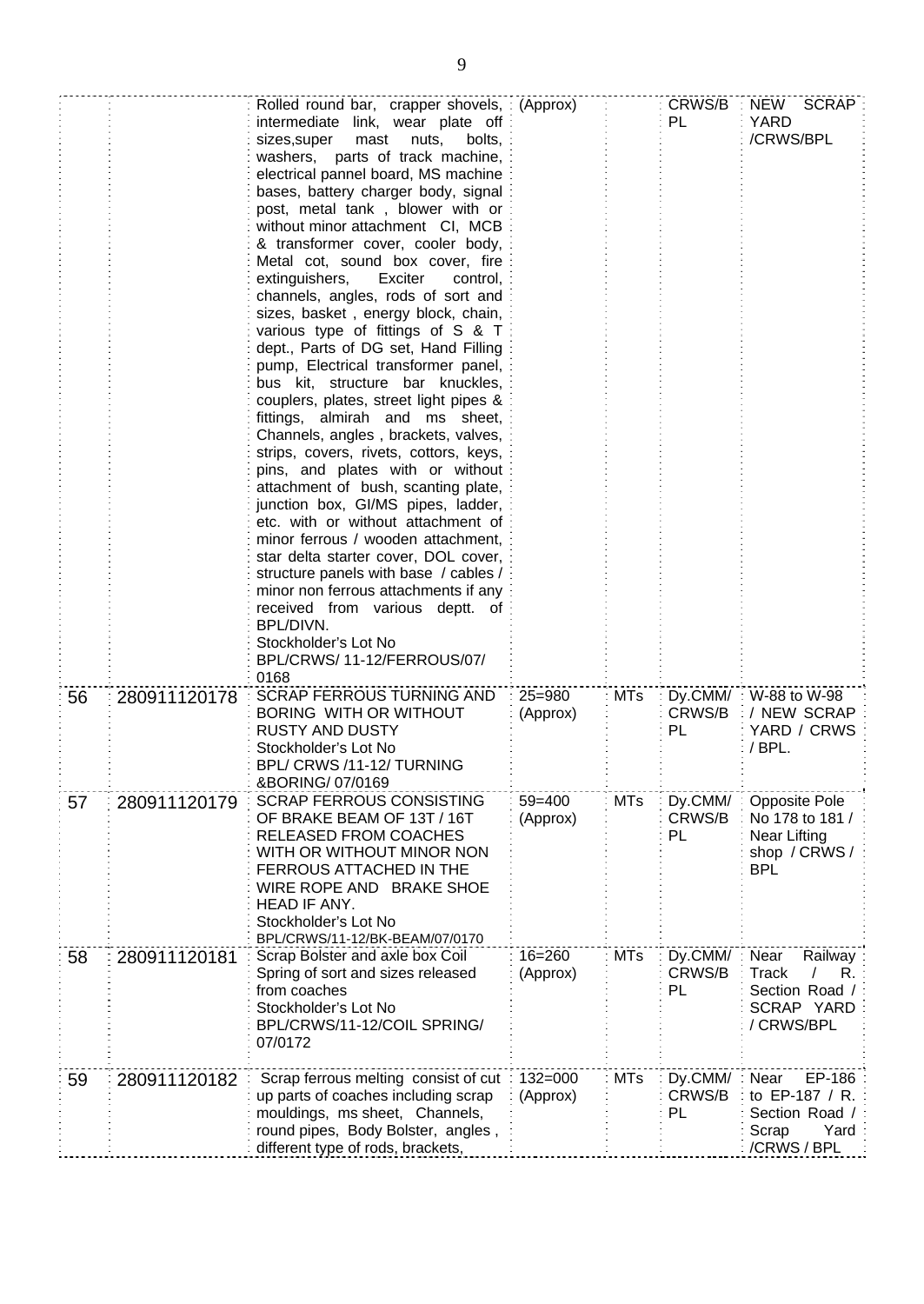|                  |                      | strips, head stock assembly, trough               |            |            |            |                            |
|------------------|----------------------|---------------------------------------------------|------------|------------|------------|----------------------------|
|                  |                      | floor, ms berth chains, pipes, body               |            |            |            |                            |
|                  |                      | side doors, vestibule doors, Foot                 |            |            |            |                            |
|                  |                      | Step and Foot plate etc., Panels                  |            |            |            |                            |
|                  |                      | of coaches with or without minor                  |            |            |            |                            |
|                  |                      | wooden//non-ferrous attachments, if               |            |            |            |                            |
|                  |                      | any.                                              |            |            |            |                            |
|                  |                      | <b>RESTRICTED ITEM-1.AXLE BOX</b>                 |            |            |            |                            |
|                  |                      | SPRING AND BOLSTER SPRING                         |            |            |            |                            |
|                  |                      | .2. SCREW COUPLING. BRAKE                         |            |            |            |                            |
|                  |                      | BEAM, DRAW HOOK, BUFFER                           |            |            |            |                            |
|                  |                      | PLUNGER, BUFFER SOCKET,                           |            |            |            |                            |
|                  |                      | VACUUM RESERVOIR. 3. CAST                         |            |            |            |                            |
|                  |                      | <b>IRON ITEM.4. STAINLESS STEEL</b>               |            |            |            |                            |
|                  |                      | ITEMS.5 GI PIPE ABOVE 3'                          |            |            |            |                            |
|                  |                      | LENGTH 6, ALL TYPE OF                             |            |            |            |                            |
|                  |                      | <b>BEARING.</b>                                   |            |            |            |                            |
|                  |                      | NOTE-(A) NON FERROUS<br>(EXCEPT MINOR ATTACHMENT) |            |            |            |                            |
|                  |                      | IF ANY FOUND IN THE LOT WILL                      |            |            |            |                            |
|                  |                      | NOT BE DELIVERED (B)                              |            |            |            |                            |
|                  |                      | <b>REGARDING CLASSIFICATION OF</b>                |            |            |            |                            |
|                  |                      | <b>ITEMS, DEPOT OFFICER</b>                       |            |            |            |                            |
|                  |                      | VERDICT WILL BE FINAL FOR                         |            |            |            |                            |
|                  |                      | <b>ANY DISPUTE</b>                                |            |            |            |                            |
|                  |                      | Stockholder's Lot No                              |            |            |            |                            |
|                  |                      | BPL/CRWS/11-12/FERROUS/07/                        |            |            |            |                            |
|                  |                      | 0173                                              |            |            |            |                            |
| 60               | 280911120185         | Scrap MS Battery Boxes of sort and                | $32 = 800$ | <b>MTs</b> | Dy.CMM/:   | W-15 to W-26 /             |
|                  |                      | sizes released from coaches with or               | (Approx)   |            | CRWS/B     | <b>SCRAP</b><br><b>NEW</b> |
|                  |                      | without minor non ferrous /wooden                 |            |            | PL         | YARD / CRWS                |
|                  |                      | attachment.                                       |            |            |            | /BPL                       |
|                  |                      | Stockholder's Lot No                              |            |            |            |                            |
|                  |                      | BPL/CRWS/11-12/B.Box/07/0177                      |            |            |            |                            |
| Vehicle          |                      |                                                   |            |            |            |                            |
| 61               | 280911120131         | Condemned Jeep No UPB/6142,                       | 01         | No         | Dy.CMM/    | Near<br>Sub                |
|                  |                      | Make Mahindra without battery and                 |            |            | CRWS/B     | Station                    |
|                  |                      | stepney, propeller shaft, tool kit,               |            |            | PL         | boundary wall /            |
|                  |                      | radiator, meter.                                  |            |            |            | <b>CRWS/BPL</b>            |
|                  |                      | Stockholder's Lot No                              |            |            |            |                            |
|                  |                      | BPL/CRWS/11-12/Jeep / 06/0128                     |            |            |            |                            |
| <b>Machinery</b> |                      |                                                   |            |            |            |                            |
| 62               | 280911120126         | Condemned Tugger Plant No 134P                    | 02         | No         | Dy.CMM/    | D-295 / SCRAP              |
|                  |                      | and 133P with Motor and without                   |            |            | CRWS/B     | YARD/                      |
|                  |                      | battery.                                          |            |            | PL         | CRWS/BPL                   |
|                  |                      | Stockholder's Lot No                              |            |            |            |                            |
|                  |                      | BPL/CRWS/11-12/Tugger / 06/0123                   |            |            |            |                            |
| 63               | 280911120158         | SCRAP submersible pump with or                    | 12         | Set        | Dy.CMM/    | POLE-11 NEW                |
|                  |                      | without motor of sort and sizes.                  |            |            | CRWS/B     | SHED/                      |
|                  |                      | Stockholder's Lot No                              |            |            | PL         | <b>SCRAP</b>               |
|                  |                      | BPL/CRWS/11-12 / Pump / 06/0155                   |            |            |            | YARD/ CRWS/                |
|                  |                      |                                                   |            |            |            | <b>BPL</b>                 |
|                  | <b>MISCELLANEOUS</b> |                                                   |            |            |            |                            |
| 64               | 280911110119         | Condemned UPS, Condemned                          | 27         | <b>Nos</b> | Dy.CMM/    | Near pole No.              |
|                  |                      | Stabilizer and LV transformer etc., of            |            |            | CRWS/      | New<br>16<br>οf            |
|                  |                      | sort and sizes<br>Stock Holder Lot No:            |            |            | <b>BPL</b> | Shed/Scrap/                |
|                  |                      | BPL/CRWS/11-12/UPS/05/0101                        |            |            |            | Yard/CRWS/B                |
|                  |                      |                                                   |            |            |            | PL                         |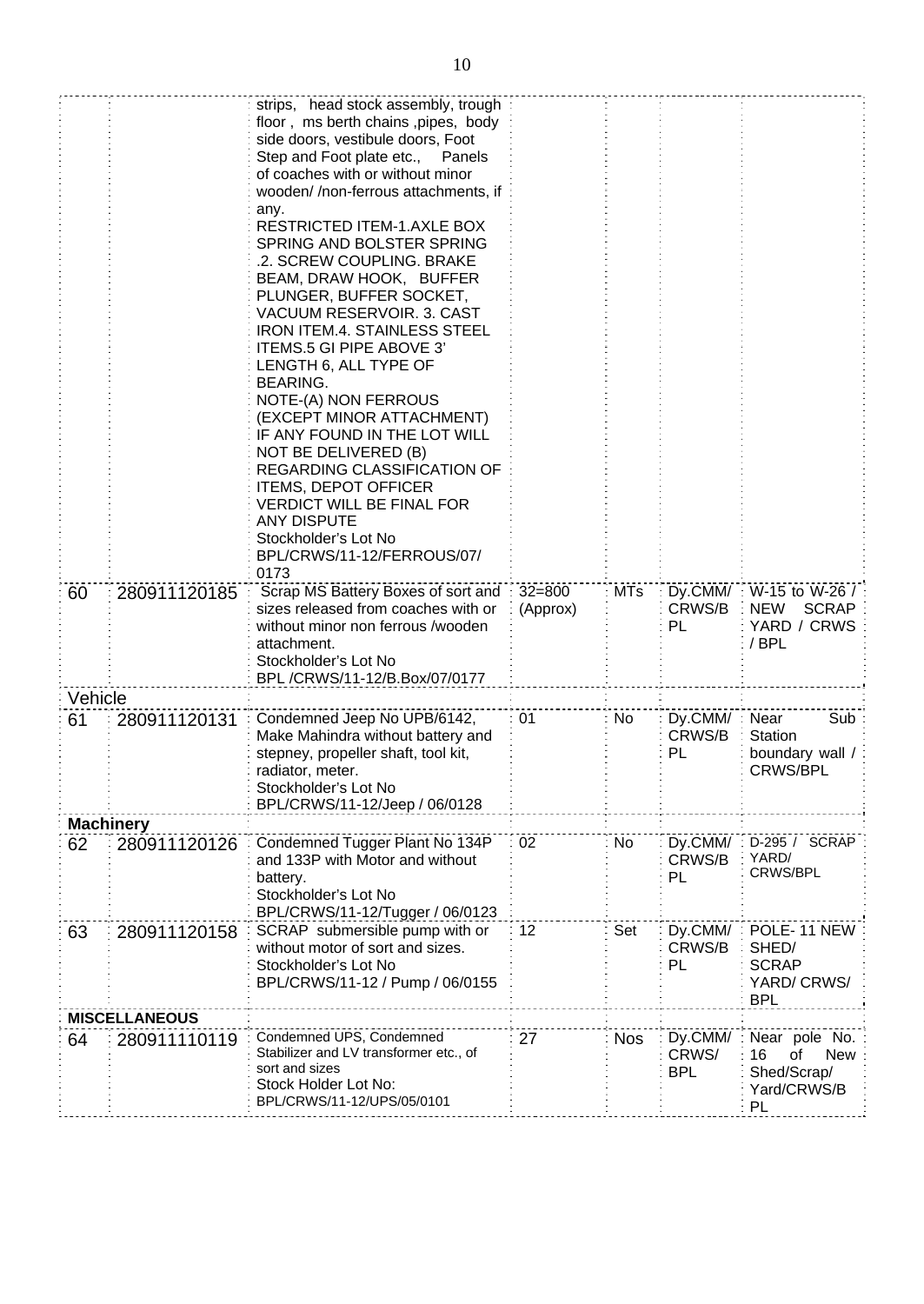| 65 | 280911120127 | SC L. P. SHEET OFF CUTS AND<br>PIECES OF SORT AND SIZES<br>Stockholder's Lot No<br>BPL/CRWS/11-12/LP SHEET/<br>06/0124                                                                                                                                                                                                                                                                                                                                                   | $10 = 000$<br>(Approx) | <b>MTs</b> | Dy.CMM/<br>CRWS/B<br>PL | Near New shed<br>Railway<br>and<br>track/SCRAP<br>YARD/<br>CRWS/BPL                   |
|----|--------------|--------------------------------------------------------------------------------------------------------------------------------------------------------------------------------------------------------------------------------------------------------------------------------------------------------------------------------------------------------------------------------------------------------------------------------------------------------------------------|------------------------|------------|-------------------------|---------------------------------------------------------------------------------------|
| 66 | 280911120128 | SCRAP EMPTY FEVICOL DRUM with<br>or without lid CAP 20 TO 25 LTRS.<br>Stockholder's Lot No<br>BPL/CRWS/11-12/P-DRUM/06/0125                                                                                                                                                                                                                                                                                                                                              | 218                    | <b>Nos</b> | Dy.CMM/<br>CRWS/B<br>PL | A-Area /SCRAP/<br>YARD/CRWS/BP<br>L                                                   |
| 67 | 280911120129 | SCRAP EMPTY OIL BARREL WITH<br>OR WITHOUT LID CAP 200/210 LTRS.<br>Stockholder's Lot No<br>BPL/ CRWS/11-12/ BARREL/06/<br>0126                                                                                                                                                                                                                                                                                                                                           | 93                     | <b>Nos</b> | Dy.CMM/<br>CRWS/B<br>PL | B-100 to B-110<br>/ Scrap Yard /<br><b>CRWS/BPL</b>                                   |
| 68 | 280911120130 | SCRAP EMPTY PAINT BITUMINOUS<br>BARREL WITH OR WITHOUT LID CAP<br>200/210 LTRS.<br>Stockholder's Lot No<br>BPL/CRWS/11-12/BARREL/06/0127                                                                                                                                                                                                                                                                                                                                 | 102                    | <b>Nos</b> | Dy.CMM/<br>CRWS/B<br>PL | D-298 to E-302<br>/ Scrap Yard /<br><b>CRWS/BPL</b>                                   |
| 69 | 280911120139 | Scrap Miscellaneous rubber<br>including V-Belts, Rubber Washers,<br>Rubber pads, rubber pipes, Rubber<br>rings, Welding rubber hose etc.,<br>with or without ferrous attachment of<br>sorts and sizes.<br>Stockholder's Lot No<br>BPL/CRWS/ 11-12/Rubber/06/0136                                                                                                                                                                                                         | $13 = 000$<br>(Approx) | <b>MTs</b> | Dy.CMM/<br>CRWS/B<br>PL | F-414 to F-426<br><b>SCRAP</b><br>CRWS/<br>YARD/<br><b>BPL</b>                        |
| 70 | 280911120147 | Sc. Compreg slat, ply pieces<br>released from seats, with or without<br>minor ferrous / non ferrous<br>attachment like rivets, nuts, bolts,<br>screws, washer, nails, strips etc.<br>Stockholder's Lot No<br>BPL/CRWS/ 11-12/Compreg<br>Slat/06/0144                                                                                                                                                                                                                     | $08 = 550$<br>(Approx) | <b>MTs</b> | Dy.CMM/<br>CRWS/B<br>PL | <b>NEAR EP-186 /</b><br><b>R-SCTION</b><br><b>ROAD</b><br>/Scrap yard /<br>CRWS / BPL |
| 71 | 280911120163 | Scrap MS/GI Pipes of sort and sizes<br>with or without attachment of<br>ferrous/rubber/plastic/wood/sockets/<br>elbow, flushing valve etc. and<br>entrance hand rail.<br>Stockholder's Lot No<br>BPL/CRWS/11-12/PIPE/06/0160                                                                                                                                                                                                                                             | $39 = 910$<br>(Approx) | <b>MTs</b> | Dy.CMM/<br>CRWS/B<br>PL | EP-185 To EP-<br>186/R. Section<br>Road/Scrap/Ya<br>rd/CRWS/BPL                       |
| 72 | 280911120174 | SCRAP BERTHS AND SEAT,<br><b>BACK REST RELEASED FROM</b><br>COACHES OF SORT AND SIZES<br>WITH OR WITHOUT FERROUS<br>FRAME, COIR / FOAM /LP SHEET<br>/ PLYWOOD / SLATE WITH OR<br>WITHOUT REXINE INCLUDING<br>FERROUS / NON FERROUS<br>ATTACHMENT LIKE SCREW,<br>NUTS, BOLTS, STRIPS, RIVETS,<br>SPRINGS, HINGES ETC.<br><b>RESTRICTED ITEMS-RECRON</b><br>BEARTH WILL NOT BE DELIVERD<br>IF ANY.<br>Stockholder's Lot No<br>BPL / CRWS / 11-12 / GEN.<br>BERTH / 07/0165 | $37 = 660$<br>(Approx) | <b>MTs</b> | Dy.CMM/<br>CRWS/B<br>PL | E-156 to E-166<br>/ New Scrap<br>Yard / CRWS /<br><b>BPL</b>                          |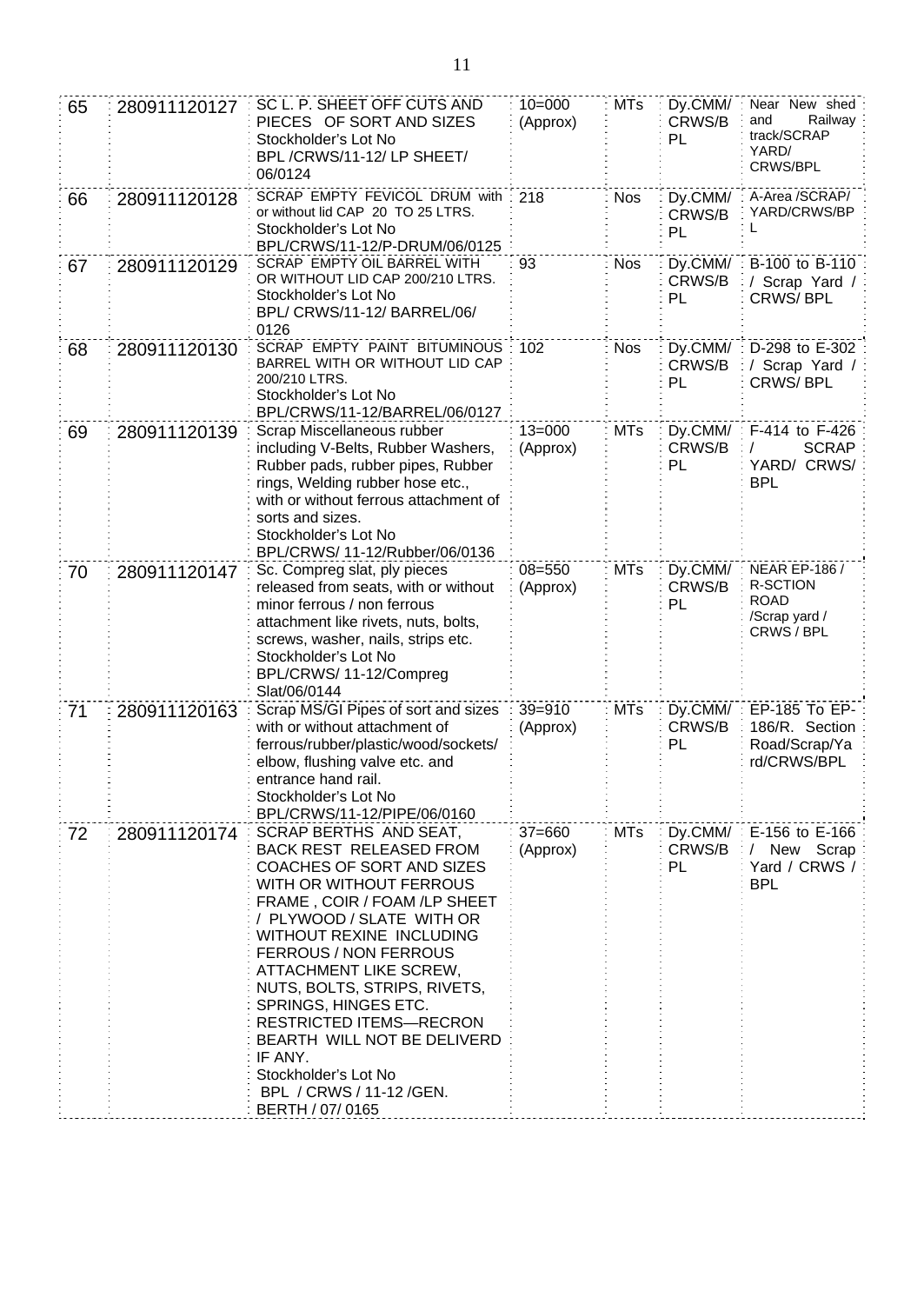| 73 | 280911120169 | Scrap wooden packing of sort and<br>sizes<br>Stockholder's Lot No<br>BPL/CRWS/11-12/ Woodenpacking/<br>07/0175                                                                                                                                                                                                                                                                                                                                                                                                                                                                                                                                                                                                                                                                                                                                                                                                                                                                     | $03 = 400$<br>(Approx)  | <b>MTs</b>     | CRWS/B<br>PL                    | Dy.CMM/: D-285 to D-293<br><b>SCRAP</b><br><b>YARD</b><br><b>CRWS/BPL</b> |
|----|--------------|------------------------------------------------------------------------------------------------------------------------------------------------------------------------------------------------------------------------------------------------------------------------------------------------------------------------------------------------------------------------------------------------------------------------------------------------------------------------------------------------------------------------------------------------------------------------------------------------------------------------------------------------------------------------------------------------------------------------------------------------------------------------------------------------------------------------------------------------------------------------------------------------------------------------------------------------------------------------------------|-------------------------|----------------|---------------------------------|---------------------------------------------------------------------------|
| 74 | 280911120186 | Scrap Compreg ply of sort and<br>sizes released from coaches with or<br>without attachment of pvc, minor<br>ferrous i.e nails , screw and small<br>strip if any.<br>Stockholder's Lot No<br>BPL/CRWS/11-12/PLY/07/0178                                                                                                                                                                                                                                                                                                                                                                                                                                                                                                                                                                                                                                                                                                                                                             | $40 = 780$<br>(Approx)  | <b>MTs</b>     | Dy.CMM/<br>CRWS/B<br>PL         | I-40 to I-56 /<br><b>SCRAP YARD</b><br>/ CRWS / BPL                       |
|    | Hazardous    |                                                                                                                                                                                                                                                                                                                                                                                                                                                                                                                                                                                                                                                                                                                                                                                                                                                                                                                                                                                    |                         |                |                                 |                                                                           |
| 75 | 280911120164 | Misc. released material from<br>coaches unservicable scrap<br>consisting pieces of PVC sheet,<br>broken LP sheet, PVC/plastic<br>container, PVC/Plastic/Rubber<br>hose pipes. foam rubber, coir,<br>Rexine, broken HDPE chute.<br>FRP items, Shutter frame,<br>louvers, Inlay, front cover of axle,<br>small broken piece of rubber<br>item, packing material such as<br>polythene bags, un useable<br>gunny bags, broken wooden<br>packing box, Limpet sheet,<br>packing (rubber/ fiber/ wooden)<br>bolster & draw gear etc. Nylon<br>bushes & Nylon Items, wire rope,<br>card board, paper broken pieces<br>of of thermacole, broken glass<br>pieces, floor sweeping sand,<br>mud, saw dust etc.<br>NOTE:-1-Ferrous and non ferrous<br>material except minor attechment<br>with lot will not be delivered. If any<br>2- All materials should be lifted<br>below road level and sweeping<br>condition.<br>3- Qty.500 M3 (approx)<br>Stockholder's Lot No<br>CRWS/BPL/MECH/PCR/11- | $500 = 000$<br>(approx) | M <sub>3</sub> | SSE/PC<br><b>R/CRWS</b><br>/BPL | Delhi end of<br>pocket yard<br>behind Bin<br>No.2                         |
| 76 | 280911120165 | 12/01/Misc. released material<br>Misc. released material from<br>coaches unservicable scrap<br>consisting pieces of PVC sheet,<br>broken LP sheet, PVC/plastic<br>container, PVC/ Plastic/Rubber<br>hose pipes. foam rubber, coir,<br>Rexine, broken HDPE chute.<br>FRP items, Shutter frame,<br>louvers, Inlay, front cover of axle,<br>small broken piece of rubber<br>item, packing material such as<br>polythene bags, un useable<br>gunny bags, broken wooden                                                                                                                                                                                                                                                                                                                                                                                                                                                                                                                 | $180 = 000$<br>(approx) | M <sub>3</sub> | SSE/PC<br><b>R/CRWS</b><br>/BPL | New scrap yard<br>Bin No 03                                               |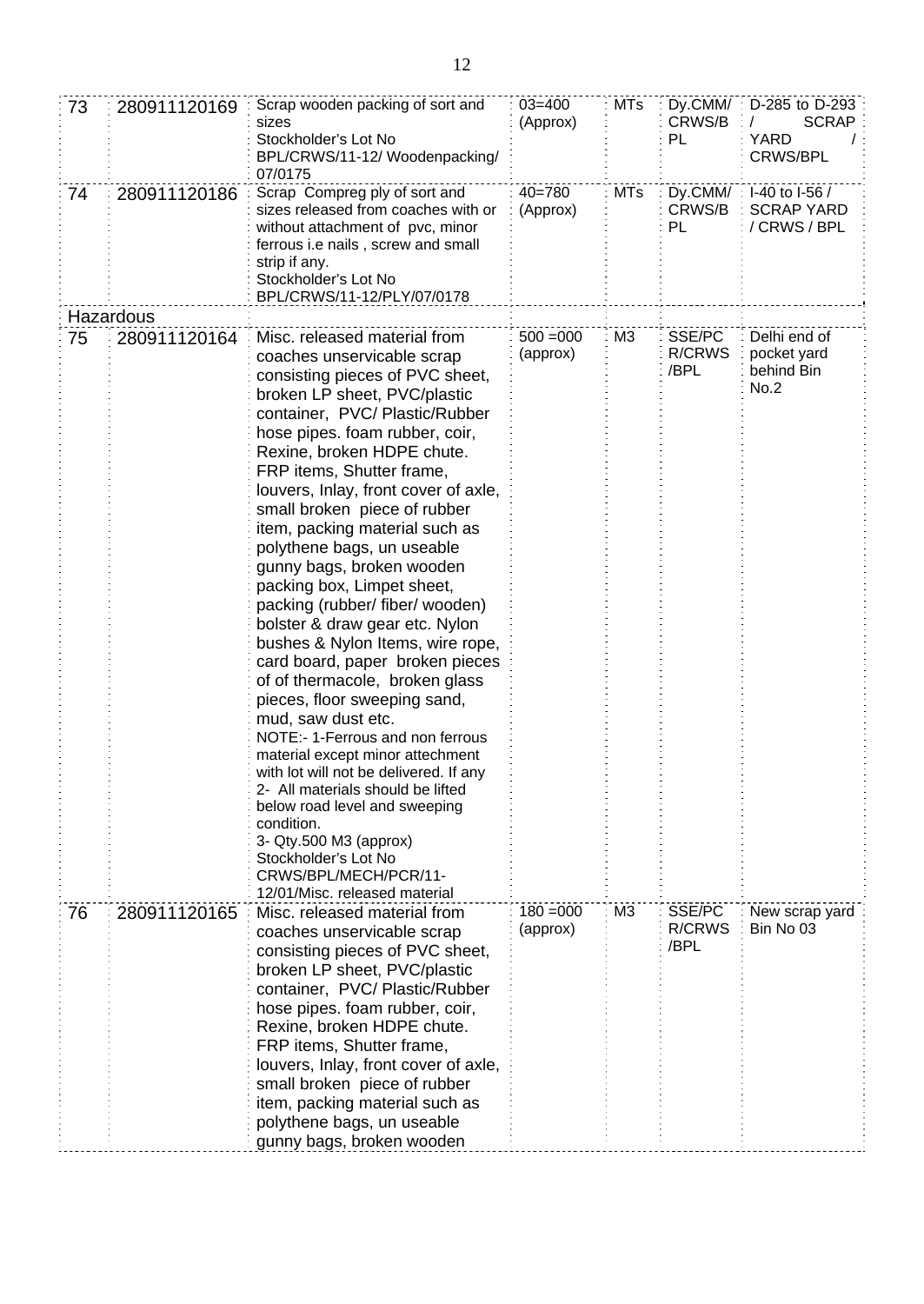|    |              | packing box, Limpet sheet,<br>packing (rubber/ fiber/ wooden)<br>bolster & draw gear etc. Nylon<br>bushes & Nylon Items, wire rope,<br>card board, paper broken pieces<br>of of thermacole, broken glass<br>pieces, floor sweeping sand,<br>mud, saw dust etc.<br>NOTE:- 1-Ferrous and non ferrous<br>material except minor attechment<br>with lot will not be delivered. If any<br>2- All materials should be lifted<br>below road level and sweeping<br>condition.<br>3- Qty.180 $M3$ (approx)<br>Stockholder's Lot No<br>CRWS/BPL/MECH/PCR/11-<br>12/05/Misc. released material                                                                                                                                                                                                                                                                                                                                                                        |                         |    |                          |                                                                                   |
|----|--------------|-----------------------------------------------------------------------------------------------------------------------------------------------------------------------------------------------------------------------------------------------------------------------------------------------------------------------------------------------------------------------------------------------------------------------------------------------------------------------------------------------------------------------------------------------------------------------------------------------------------------------------------------------------------------------------------------------------------------------------------------------------------------------------------------------------------------------------------------------------------------------------------------------------------------------------------------------------------|-------------------------|----|--------------------------|-----------------------------------------------------------------------------------|
| 77 | 280911120166 | Misc. released material from<br>coaches unservicable scrap<br>consisting pieces of PVC sheet,<br>broken LP sheet, PVC/plastic<br>container, PVC/ Plastic/Rubber<br>hose pipes. foam rubber, coir,<br>Rexine, broken HDPE chute.<br>FRP items, Shutter frame,<br>louvers, Inlay, front cover of axle,<br>small broken piece of rubber<br>item, packing material such as<br>polythene bags, un useable<br>gunny bags, broken wooden<br>packing box, Limpet sheet,<br>packing (rubber/ fiber/ wooden)<br>bolster & draw gear etc. Nylon<br>bushes & Nylon Items, wire rope,<br>card board, paper broken pieces<br>of of thermacole, broken glass<br>pieces, floor sweeping sand,<br>mud, saw dust etc.<br>NOTE:- 1-Ferrous and non ferrous<br>material except minor attechment<br>with lot will not be delivered. If any<br>2- All materials should be lifted<br>below road level and sweeping<br>condition<br>Stockholder's Lot No<br>CRWS/BPL/MECH/PCR/11- | $170 = 000$<br>(approx) | M3 | SSE/PC<br>R/CRWS<br>/BPL | New scrap yard<br>Bin No 06                                                       |
| 78 | 280911120167 | 12/04/Misc. released material<br>Misc. released material from<br>coaches Unserviceable scrap<br>consisting. Rexine, torm/pieces,<br>coir foam, foam rubber pieces,<br>cut pieces of recron and<br>polythene bags etc.<br>NOTE:- 1-Ferrous and non ferrous<br>material except minor attechment<br>with lot will not be delivered. If any<br>2- All materials should be lifted                                                                                                                                                                                                                                                                                                                                                                                                                                                                                                                                                                              | $225 = 000$<br>(approx) | M3 | SSE/PC<br>R/CRWS<br>/BPL | In front of<br>main gate of<br>scrape yard<br>between<br>E.Pole No.<br>102 to 103 |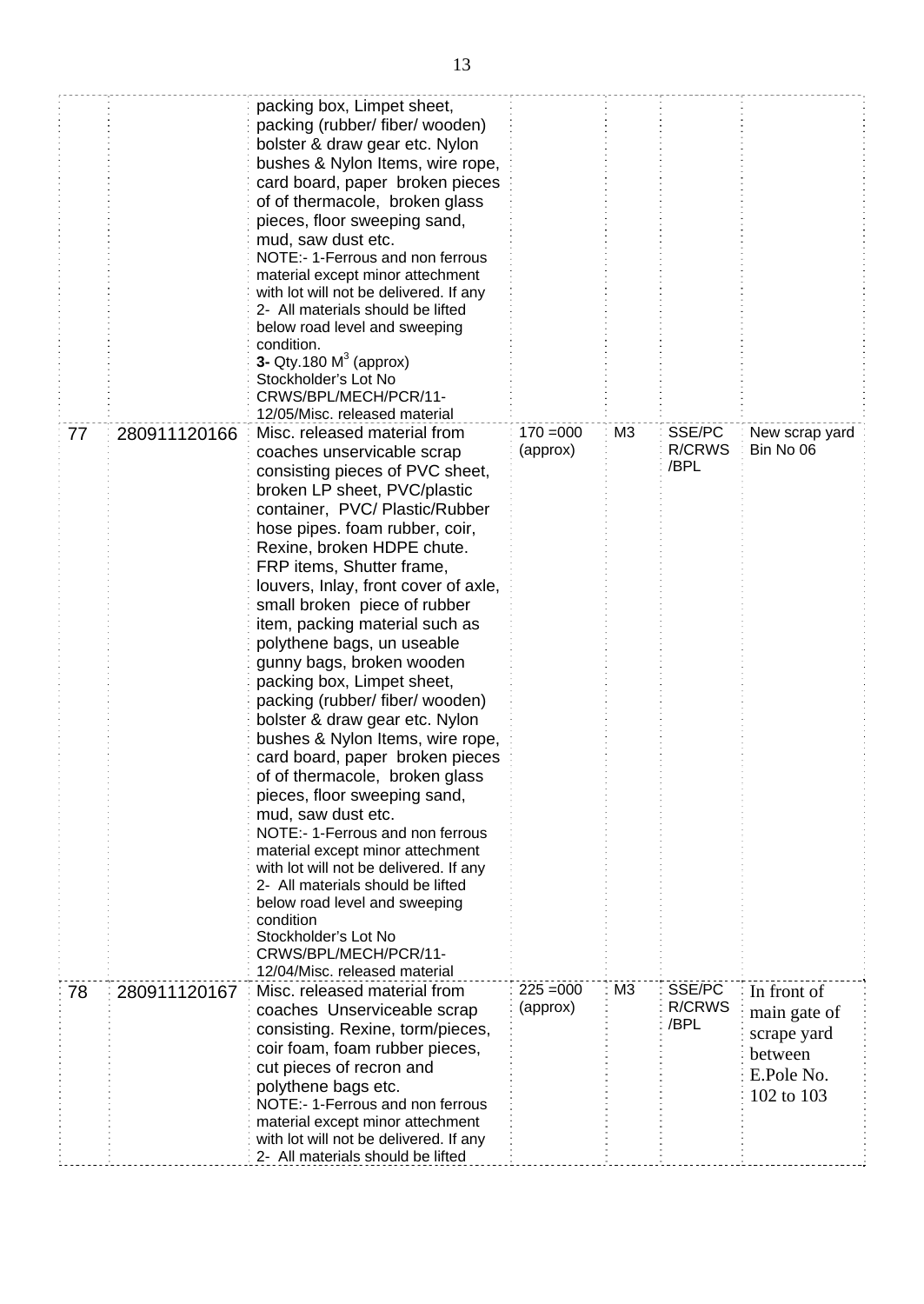|    |              | below road level and sweeping<br>condition.<br>Stockholder's Lot No<br>CRWS/BPL/MECH/PCR/11-<br>12/03/Misc. released material                                                                                                                                                                                                                                                                                                                                                                                                                                                                                                                                                                                                                                                                                                                                                                                                                                                            |                         |            |                                 |                                                                               |
|----|--------------|------------------------------------------------------------------------------------------------------------------------------------------------------------------------------------------------------------------------------------------------------------------------------------------------------------------------------------------------------------------------------------------------------------------------------------------------------------------------------------------------------------------------------------------------------------------------------------------------------------------------------------------------------------------------------------------------------------------------------------------------------------------------------------------------------------------------------------------------------------------------------------------------------------------------------------------------------------------------------------------|-------------------------|------------|---------------------------------|-------------------------------------------------------------------------------|
| 79 | 280911120168 | Misc. released material from<br>coaches unserviceable scrap<br>consisting pieces of PVC sheet,<br>broken LP sheet, PVC/plastic<br>container, PVC/Plastic/Rubber<br>hose pipes. foam rubber, coir,<br>Rexine, broken HDPE chute. FRP<br>items, Shutter frame, louvers, Inlay,<br>front cover of axle, small broken<br>piece of rubber item, packing<br>material such as polythene bags, un<br>useable gunny bags, broken<br>wooden packing box, Limpet sheet,<br>packing (rubber/ fiber/ wooden)<br>bolster & draw gear etc. Nylon<br>bushes & Nylon Items, wire rope,<br>card board, paper broken pieces of<br>of thermacole, broken glass pieces,<br>floor sweeping sand, mud, saw dust<br>etc.<br>NOTE:- 1-Ferrous and non ferrous<br>material except minor attechment<br>with lot will not be delivered. If any<br>2- All materials should be lifted<br>below road level and sweeping<br>condition.<br>Stockholder's Lot No<br>CRWS/BPL/MECH/PCR/11-<br>12/02/Misc. released material | $200 = 000$<br>(approx) | M3         | SSE/PC<br><b>R/CRWS</b><br>/BPL | New scrap<br>yard Bin No.<br>1                                                |
|    |              | <b>KOTA DEPOT</b>                                                                                                                                                                                                                                                                                                                                                                                                                                                                                                                                                                                                                                                                                                                                                                                                                                                                                                                                                                        |                         |            |                                 |                                                                               |
| 80 | KTT631012332 | 1- Sc. Loco Battery lead aced type<br>$= 4.870$ MTs<br>Stock Holder lot No:<br>SSE/S/TKD/35/10/22<br>2- Sc. Loco Battery leda acid type<br>$= 5.431$ MTs<br>Stock Holder lot No:<br>SSE/TRS/35/10/61                                                                                                                                                                                                                                                                                                                                                                                                                                                                                                                                                                                                                                                                                                                                                                                     | $10 = 301$<br>(Approx)  | <b>MTs</b> | SSE/S/T<br>ΚD                   | 1-Kept<br>in<br>between M3HR<br>& PWL Road<br>2-Near<br>RD.BETM 3HR<br>to PWI |
| 81 | JBP631104050 | Sc. Batteries of Various AH Size<br>intact with minor copper attachment<br>Stock Holder INF No SS-11<br>KTE/S&T/C/10-11/10 dt.14.01.11                                                                                                                                                                                                                                                                                                                                                                                                                                                                                                                                                                                                                                                                                                                                                                                                                                                   | $20 = 500$<br>(Approx)  | <b>MTs</b> | SSE/S&T<br>/C/KTE               | SSE/Signal/C/K<br>Office<br>TE<br>compound                                    |
| 82 | KTT631107085 | A- Ferrous = 106.853 MTs<br>1-Scrap pole(Tubelar)=903 Nos<br>2-Scrap Bracket = 1816 Nos<br>3-Scrap U Clamp with nut=1812 Nos<br>4- Scrap Stalk pin = 6497 Nos<br>5-Scrap V shape bracket = 207 Nos<br>6-Scrap clamp with nut bolt =397<br><b>Nos</b><br>7-Scrap Tie patti = $0$ Nos<br>8-Scrap stay set = 325 Nos<br>9-Scrap Bat = $208$ Nos<br>10-Scrap Cap = $228$ Nos                                                                                                                                                                                                                                                                                                                                                                                                                                                                                                                                                                                                                 | 126=825<br>(approx)     | <b>MTs</b> | SSE/Tele<br>/C/KOTA             | SMPA KM 79/8<br>to BSSL KM<br>139/14 Section                                  |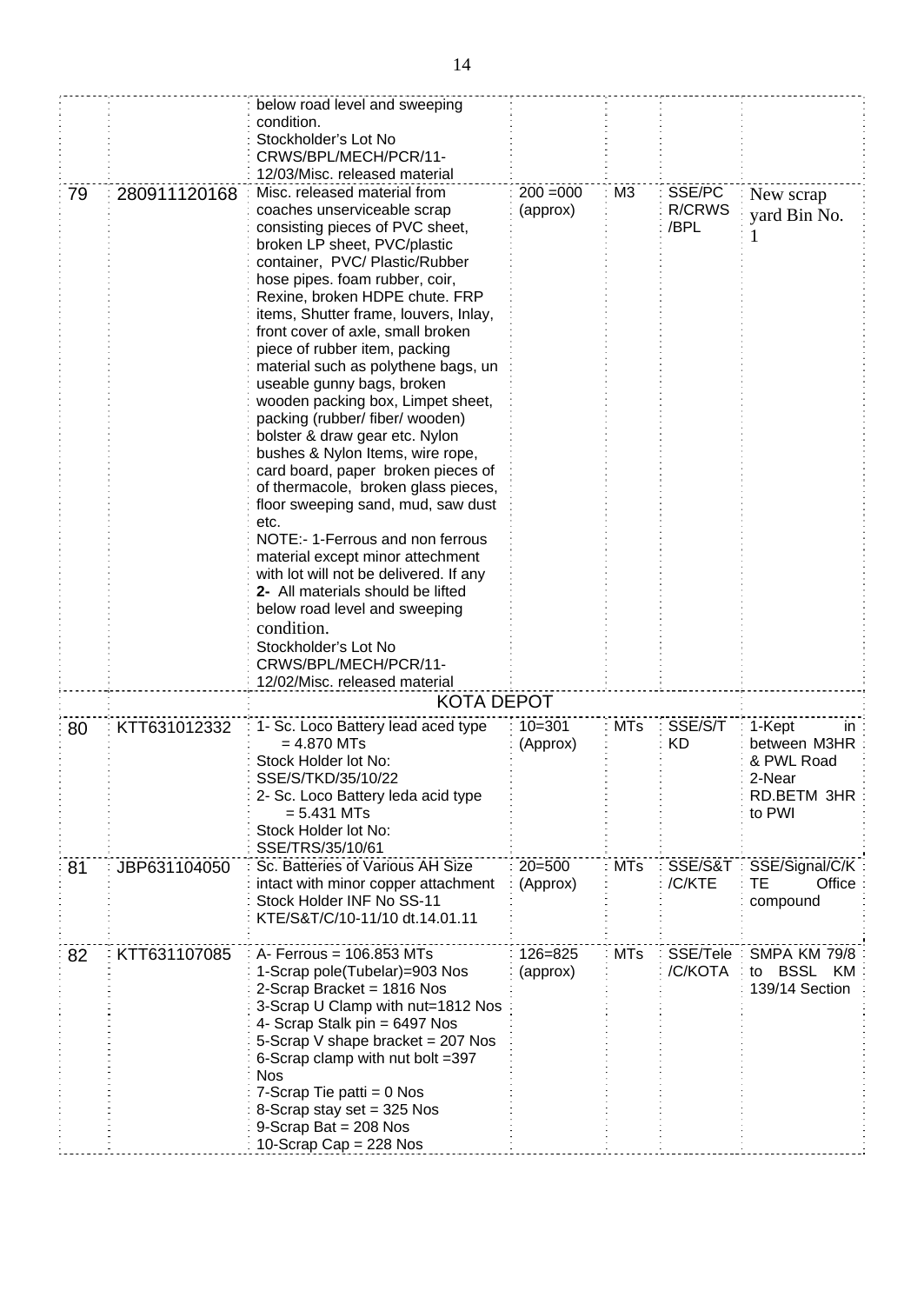|    |              | Mode of delivery- Actual weight<br>Note-1- Digging & Dismantling of<br>material also included in the delivery<br>process.<br>2- The length of the poles aare<br>various and in which app. 1.6 M are<br>under the ground purchaser should<br>dismental the material first after that<br>delivery maybe carried out.<br>(For Stock holder INF.No.) SS 11<br>No Nil Dt. Nil                                                                                                                                                                                                         |                         |            |                             |                                                 |
|----|--------------|----------------------------------------------------------------------------------------------------------------------------------------------------------------------------------------------------------------------------------------------------------------------------------------------------------------------------------------------------------------------------------------------------------------------------------------------------------------------------------------------------------------------------------------------------------------------------------|-------------------------|------------|-----------------------------|-------------------------------------------------|
| 83 | KTT631107086 | $A$ - Ferrous = 142.347 MTs<br>1-Scrap pole(Tubelar)=1223 Nos<br>2-Scrap Bracket = 2428 Nos<br>3-Scrap U Clamp with nut=2428 Nos<br>4- Scrap Stalk pin = 8095 Nos<br>5-Scrap V shape bracket = Nil<br>6-Scrap clamp with nut bolt =572<br><b>Nos</b><br>7-Scrap Tie patti = 1103 Nos<br>8-Scrap stay set = 572 Nos<br>9-Scrap Bat = $298$ Nos<br>10-Scrap Cap = $389$ Nos<br>11-Scrap GI Wire=203556 Mtrs.<br>12-Scrap GI Wire of ACSR=362538<br>MTrs.<br>B- Non Ferrous = 20.627 MTs                                                                                            | $170 = 705$<br>(approx) | <b>MTs</b> | SSE/Tele :<br>/CTO/KO<br>ТA | GQL KM 1/4 to<br><b>SMPA KM 79/8</b><br>Section |
|    |              | 11-Scrap GI Wire=182800 Mtrs.<br>12-Scrap GI Wire of ACSR=242000<br>MTrs.<br>B- Non Ferrous =13.768 MTs<br>1-ACSR wire=242000 Mtrs.<br>C- Porcelin = $6.204$ MTs<br>1-Insulator (Porceline)=6497 Nos<br>Mode of delivery- Actual weight<br>Note-1- Digging & Dismantling of<br>material also included in the delivery<br>process.<br>2- The length of the poles aare<br>various and in which app. 1.6 M are<br>under the ground purchaser should<br>dismental the material first after that<br>delivery maybe carried out.<br>(For Stock holder INF.No.) SS 11<br>No Nil Dt. Nil |                         |            |                             |                                                 |
|    |              |                                                                                                                                                                                                                                                                                                                                                                                                                                                                                                                                                                                  |                         |            |                             |                                                 |

- (1) Scrap Battery / Waste Oil lots can be bid only by Firm's registered (valid) with MOEF (CPCB Certificate holder) as Recyclers/Re-processors and having environmentally sound management facilities. The person actually bidding on the firm's behalf will have to produce namely authorization letter on Firm's letterhead.
- (2) **No fire arms** / **weapon** will be allowed inside the auction hall.
- (3) After getting the Delivery Order in division lots, the scrap purchaser will contact the **DMM/EA to DRM/BPL** in the Division, along with a written request for delivery of the sold lot of scraps (other than scrap depot lots).
- **(4) Interest rate in case of delayed payment will be charged @ 7% above the Base Rate of State Bank of India prevailing on the date of auction (Railway Board letter No.2010/RS/S/709/36 Dt. 24/12/2010).**